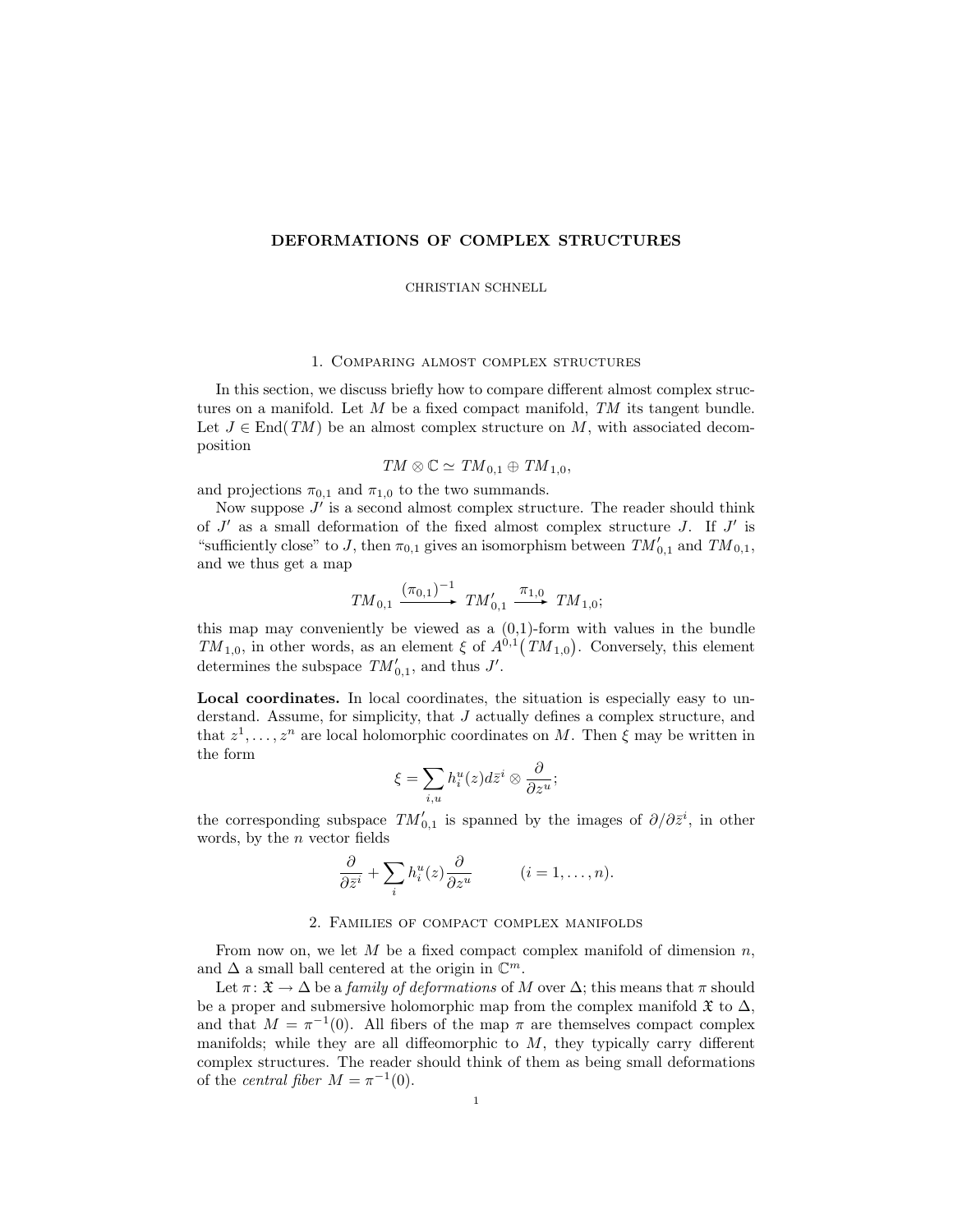By Ehresmann's fibration theorem, we have  $\mathfrak{X} \simeq M \times \Delta$  as differentiable manifolds (but not, in general, as complex manifolds). Actually, it can be shown that a family  $\mathfrak{X} \to \Delta$  always admits a transversely holomorphic trivialization

$$
(\phi, \pi) \colon \mathfrak{X} \to M \times \Delta;
$$

in other words, one can always find a second map  $\phi: \mathfrak{X} \to M$  (not usually holomorphic) such that

- (1)  $(\phi, \pi)$  is a diffeomorphism;
- (2)  $\phi$  is the identity when restricted to  $\pi^{-1}(0) = M$ ; and
- (3) the fibers of  $\phi$  are holomorphic submanifolds of  $\mathfrak{X}$ , transverse to M.

The reader will note that any fiber of  $\phi$  is then biholomorphic to  $\Delta$  via the holomorphic map  $\pi$ .

An example, first part. Along with our general discussion, we shall work out one special example, the family of elliptic curves.

In the example, we let M be the elliptic curve  $\mathbb{C}/(\mathbb{Z}+\mathbb{Z}\cdot i)$ . The complex structure on  $M$  can be varied by changing the lattice, moving i to a different point  $\tau \in \mathbb{H}$  of the upper half-plane. In this spirit, we consider the family  $\pi \colon \mathfrak{X} \to \mathbb{H}$ obtained by taking the quotient of the complex manifold  $\mathbb{C}\times\mathbb{H}$  by the two relations  $(w, \tau) \sim (w + 1, \tau)$  and  $(w, \tau) \sim (w + \tau, \tau)$ . Since  $\mathbb{C} \times \mathbb{H} \to \mathfrak{X}$  is a covering space map,  $\mathfrak X$  is still a complex manifold. Let  $\pi$  be the projection to  $\mathbb H$ , which is still a holomorphic map.

There is a very simple transversely holomorphic trivialization

$$
F\colon \mathfrak{X}\to M\times\mathbb{H}
$$

in this case. It is easiest to define the inverse first; we can let  $\mathbb{C} \times \mathbb{H} \to \mathbb{C} \times \mathbb{H}$  be the map that takes a point  $(z = x + iy, \tau)$  to  $(w = x + \tau y, \tau)$ . This then descends to a diffeomorphism  $M \times \mathbb{H} \to \mathfrak{X}$ , and F is the inverse.

The formulas are not hard to write down either. Let us write points on  $\mathfrak X$  as  $[w, \tau]$ , and points of M as [z] (these being the images of  $(w, \tau)$  and z, respectively); then

$$
F^{-1}([z], \tau) = \left[\frac{z+\bar{z}}{2} + \tau \cdot \frac{z-\bar{z}}{2i}, \tau\right],
$$

from which one finds that

$$
F([w, \tau]) = \left( \left[ \frac{\tau - i}{\tau - \overline{\tau}} \cdot \overline{w} - \frac{\overline{\tau} - i}{\tau - \overline{\tau}} \cdot w \right], \tau \right).
$$

It is quite evident that  $F$  is transversely holomorphic; indeed, the formula for  $F^{-1}$  shows that if  $[z] \in M$  is held fixed, the point  $[w, \tau]$  moves holomorphically with  $\tau \in \mathbb{H}$ . This is all we are going to say for the time being; we shall return to this example later on.

Families as sections of a bundle. We are now going to show how a family  $\pi: \mathfrak{X} \to \Delta$  (actually, the family together with the transversely holomorphic trivialization) can be represented by a section of a certain bundle on  $M \times \Delta$ .

Using the diffeomorphism  $(\phi, \pi)$ , we can transfer the complex structure from  $\mathfrak X$ to a complex structure  $J'$  on the product  $M \times \Delta$ . Items (1)–(3) above imply that all vertical and horizontal slices are complex submanifolds; each horizontal slice of the form  $\{z\} \times \Delta$  carries the same complex structure as  $\Delta$  itself, while the complex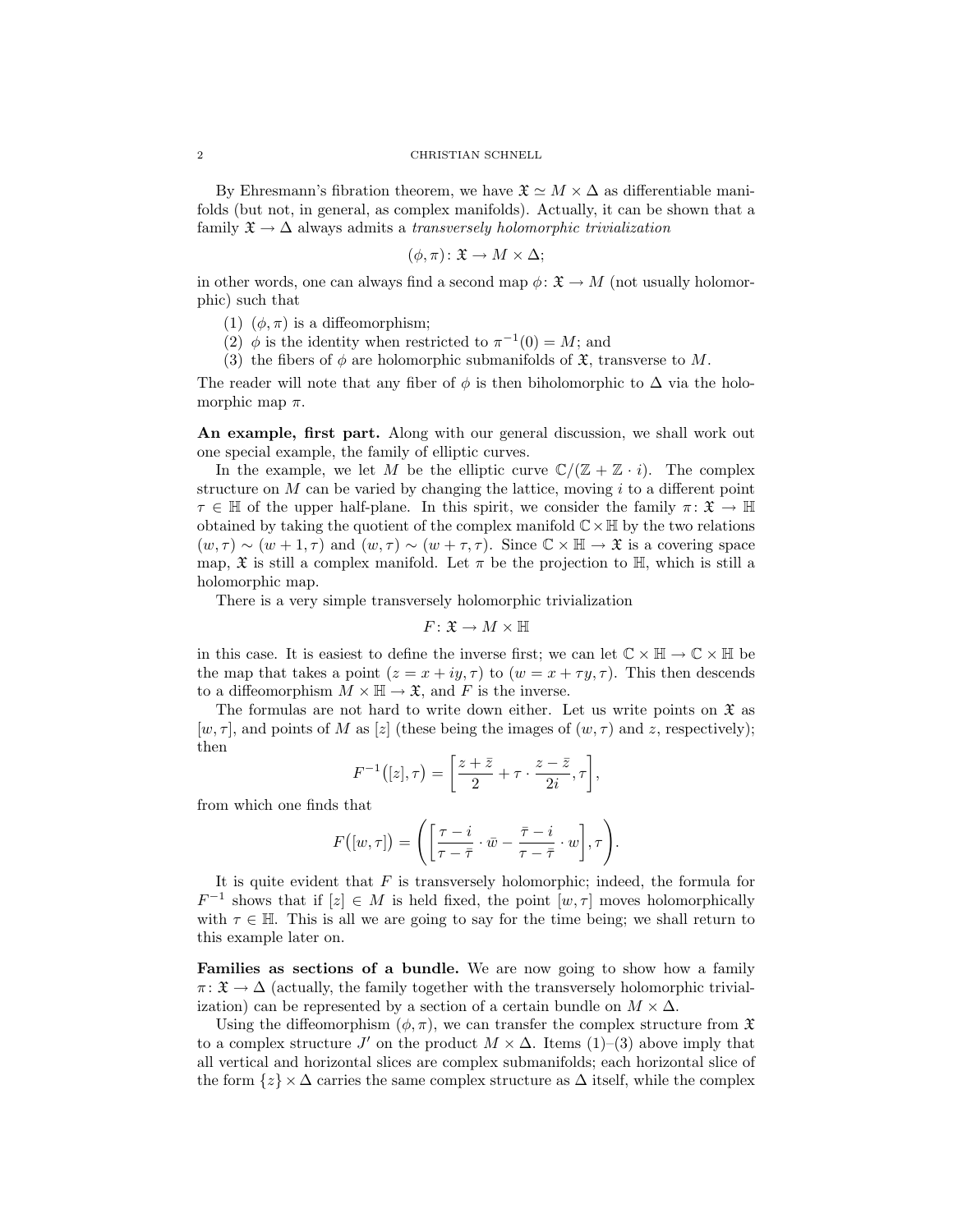structure on the vertical slices  $M \times \{t\}$  varies with t and, in general, only agrees with that of M for  $t = 0$ . The second projection  $pr_{\Delta}$  is still a holomorphic map.

This said, we compare  $J'$  to the product complex structure  $J$  as described in Section 1. To get  $J'$  to be sufficiently close to  $J$ , we might have to shrink  $\Delta$ , but then we can completely describe  $J'$  by an element  $(\xi(t), \eta(t))$ , say, of

$$
A^{0,1}(M \times \Delta, T(M \times \Delta)_{1,0}) = A^{0,1}(M \times \Delta, TM_{1,0}) \oplus A^{0,1}(M \times \Delta, T\Delta_{1,0}).
$$

But since  $J'$  is obtained from complex structure on  $\mathfrak X$  through the diffeomorphism  $(\phi, \pi)$ , we have

$$
T(M\times\Delta)_{0,1}'=(\phi,\pi)_*T\mathfrak{X}_{0,1}=\phi_*T\mathfrak{X}_{0,1}\oplus T\Delta_{0,1},
$$

using that  $\pi$  is holomorphic and submersive, and that each fiber of  $\phi$  is a holomorphic submanifold of  $\mathfrak X$ , isomorphic to  $\Delta$  via the map  $\pi$ . It follows that  $\eta(t)$  is identically zero, while  $\xi(t)$  is zero on all tangent vectors in  $T\Delta_{0,1}$ . Up to isomorphism, the original family is thus faithfully represented by the datum of

$$
\xi(t) \in A^{0,1}(M \times \Delta, TM_{1,0})
$$
 such that  $\xi(t)$  is zero on  $T\Delta_{1,0}$  and  $\xi(0) = 0$ .<sup>1</sup>

Equivalently, if  $\mathcal{A}^{0,1}(TM_{1,0})$  is the bundle of  $TM_{1,0}$ -valued (0,1)-forms on M, the form  $\xi(t)$  may be viewed as a smooth section of the pullback bundle  $pr_M^*\mathcal{A}^{0,1} \bigl(\, TM_{1,0} \bigr)$ with  $\xi(0) = 0$ .

Local coordinates. To allow computations, we again give a description in local coordinates. Thus let  $z^1, \ldots, z^n$  be local holomorphic coordinates on M, and let  $t^1, \ldots, t^m$  be holomorphic coordinates on the disk  $\Delta$ . Of course,  $z^1, \ldots, z^n, t^1, \ldots, t^m$ are not usually holomorphic coordinates for the complex structure  $J'$ ; however, together with their conjugates, they do give a smooth coordinate system which can be used to describe vector fields and differential forms on  $M \times \Delta$ .

We may thus write  $\xi(t)$  in the form

$$
\xi(t)=\sum_{i,u}h_i^u(z,t)d\bar z^i\otimes\frac{\partial}{\partial z^u},
$$

where  $h_i^u(z,0) = 0$ ; at the point  $(z,t) \in M \times \Delta$ , the corresponding  $(0,1)$ -subspace for  $J'$  is then spanned by the  $m + n$  vectors

$$
\frac{\partial}{\partial \bar{z}^i} + \sum_u h_i^u(z, t) \frac{\partial}{\partial z^u} \quad \text{and} \quad \frac{\partial}{\partial \bar{t}^k} \qquad (1 \le i \le n, \ 1 \le k \le m).
$$

An example, second part. Returning to the example from above, let us figure out what  $\xi$  has to be. In order to do this, we need to know which vector fields span the  $(0, 1)$ -subbundle of the complexified tangent bundle on  $M \times \mathbb{H}$ . There is, obviously, the vector field  $\partial/\partial \bar{\tau}$  (from H); on the other hand, there is the image  $F_*\partial/\partial \bar{w}$  of the vector field  $\partial/\partial \bar{w}$  on  $\mathfrak{X}$ .

Maybe we should first convince ourselves that  $\partial/\partial \bar{w}$  is really well-defined. Consider a function  $\phi$  on  $\mathfrak{X}$ . If  $\phi$  is pulled back to a the function  $\psi$  on  $\mathbb{C} \times \mathbb{H}$ , then

$$
\psi(w+1,\tau) = \psi(w,\tau) \quad \text{and} \quad \psi(w+\tau,\tau) = \psi(w,\tau).
$$

Differentiating with respect to w shows that  $\partial \psi / \partial w$  satisfies the same identities, and thus descends to a function on  $\mathfrak X$  that we write as  $\partial \phi / \partial w$ . The vector fields  $\partial/\partial w$  and  $\partial/\partial \bar{w}$  on X are to be understood in this way.

<sup>&</sup>lt;sup>1</sup>We have  $\xi(0) = 0$  because the complex structure on the central fiber  $M \times \{0\}$  is the same for both  $J$  and  $J'$ .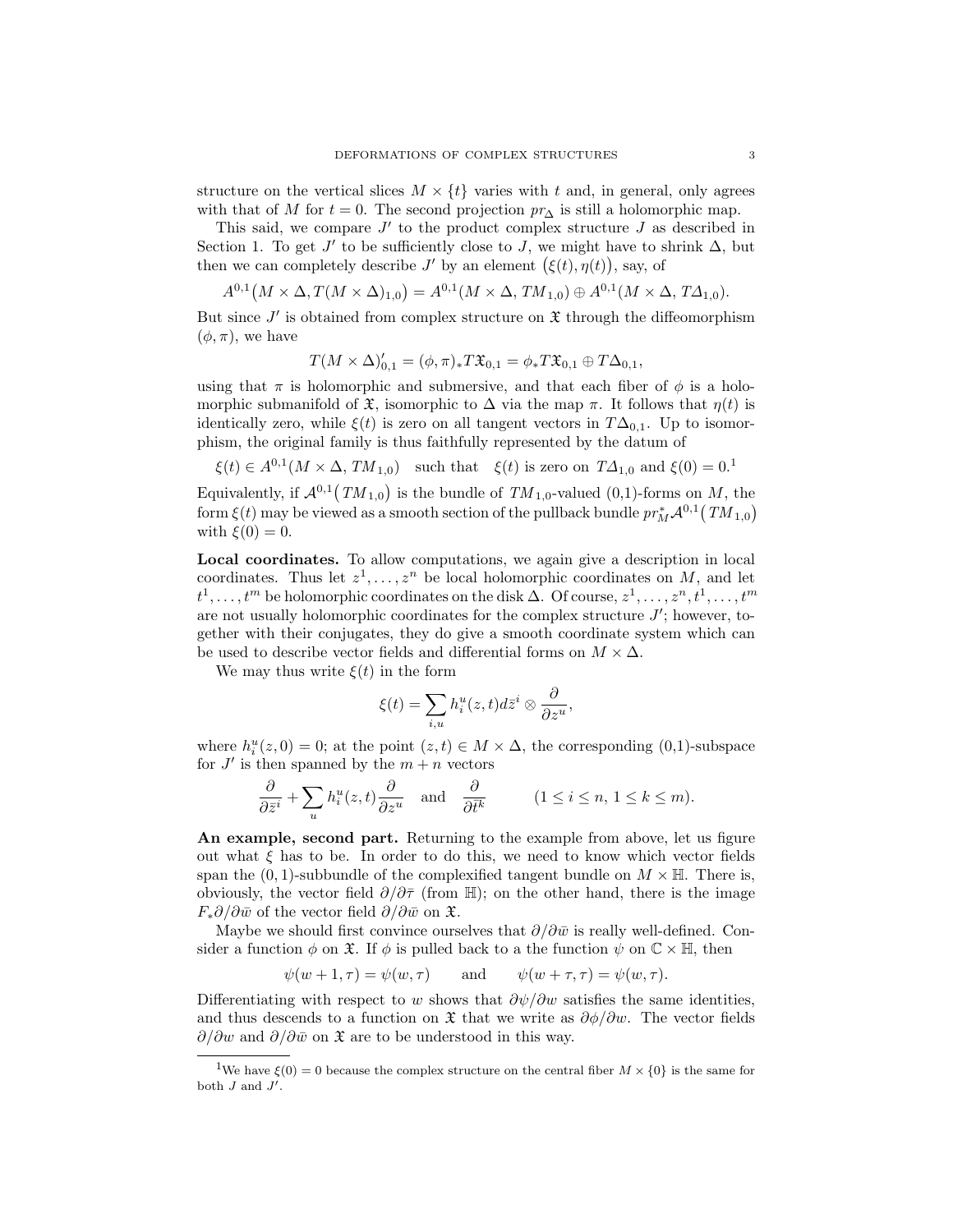#### 4 CHRISTIAN SCHNELL

The image of  $\partial/\partial \bar{w}$  is now readily computed as

$$
F_*\frac{\partial}{\partial \bar{w}} = \frac{\partial z}{\partial \bar{w}} \cdot \frac{\partial}{\partial z} + \frac{\partial \bar{z}}{\partial \bar{w}} \cdot \frac{\partial}{\partial \bar{z}} = \frac{\tau - i}{\tau - \bar{\tau}} \cdot \frac{\partial}{\partial z} + \frac{\tau + i}{\tau - \bar{\tau}} \cdot \frac{\partial}{\partial \bar{z}},
$$

using the formula for  $F([w, \tau]) = ([z], \tau)$  above. Thus a vector field spanning, together with  $\partial/\partial \bar{\tau}$ , the (0, 1)-subspace at each point is, for instance,

$$
\frac{\tau-i}{\tau+i}\cdot\frac{\partial}{\partial z}+\frac{\partial}{\partial\bar{z}}.
$$

By comparing this to our explicit formula in local coordinates, we see that

$$
\xi(\tau)=\frac{\tau-i}{\tau+i}\,d\bar z\otimes\frac{\partial}{\partial z}
$$

for the family in question.

As the reader will have noticed, the base of the family was the upper half-plane, and not a disk. We can remedy this defect by aid of the biholomorphic map

$$
\mathbb{H} \to \Delta, \quad \tau \mapsto t = \frac{\tau - i}{\tau + i}
$$

from the upper half-plane to the unit disk; composing with this map, we may view  $\mathfrak X$  as a family over the disk. The map conveniently sends the point  $\tau = i$  to the point  $t = 0$ , thus centering our family at the origin of  $\Delta$ . With respect to the new parameter t, the expression for  $\xi$  now becomes especially simple,

$$
\xi(t)=t\cdot d\bar{z}\otimes\frac{\partial}{\partial z}.
$$

We shall see later how the general theory we are going to develop also gives this result.

Integrability. We return to the general situation. At this point, we have described an arbitrary deformation of the complex structure on M as an almost complex structure. In general, a section  $\xi(t)$  of the bundle above gives rise only to an almost complex structure on  $M \times \Delta$ , and might not come from a complex structure. Thus if we want  $\xi(t)$  to correspond to an actual family of complex manifolds, we have to decide when the almost complex structure defined by  $\xi(t)$  on  $M \times \Delta$  is integrable.

In order to do this, we first need to define the following bracket operation on  $A^{0,1}(TM_{1,0})$  (and, by a similar formula, on  $A^{0,q}(TM_{1,0})$  for all q). The bracket  $[\phi, \psi]$  of two bundle-valued forms  $\phi, \psi \in A^{0,1}(TM_{1,0})$  is an element of  $A^{0,2}(TM_{1,0})$ —in local coordinates, if

$$
\phi = \sum g_i^u d\bar{z}^i \otimes \frac{\partial}{\partial z^u} \quad \text{and} \quad \psi = \sum h_j^v d\bar{z}^j \otimes \frac{\partial}{\partial z^v},
$$

then

$$
[\phi, \psi] = \sum d\bar{z}^i \wedge d\bar{z}^j \otimes \left[ g_i^u \frac{\partial}{\partial z^u}, h_j^v \frac{\partial}{\partial z^v} \right]
$$
  
= 
$$
\sum d\bar{z}^i \wedge d\bar{z}^j \otimes \left( g_i^u \frac{\partial h_j^v}{\partial z^u} \frac{\partial}{\partial z^v} - h_j^v \frac{\partial g_i^u}{\partial z^v} \frac{\partial}{\partial z^u} \right) \in A^{0,2}(TM_{1,0}).
$$

We also define the del-bar operator  $\bar{\partial}$  by

$$
\bar{\partial}\psi = \sum \frac{\partial h_j^v}{\partial \bar{z}^i} d\bar{z}^i \wedge d\bar{z}^j \otimes \frac{\partial}{\partial z_v} \in A^{0,2}(\mathrm{T}M_{1,0}).
$$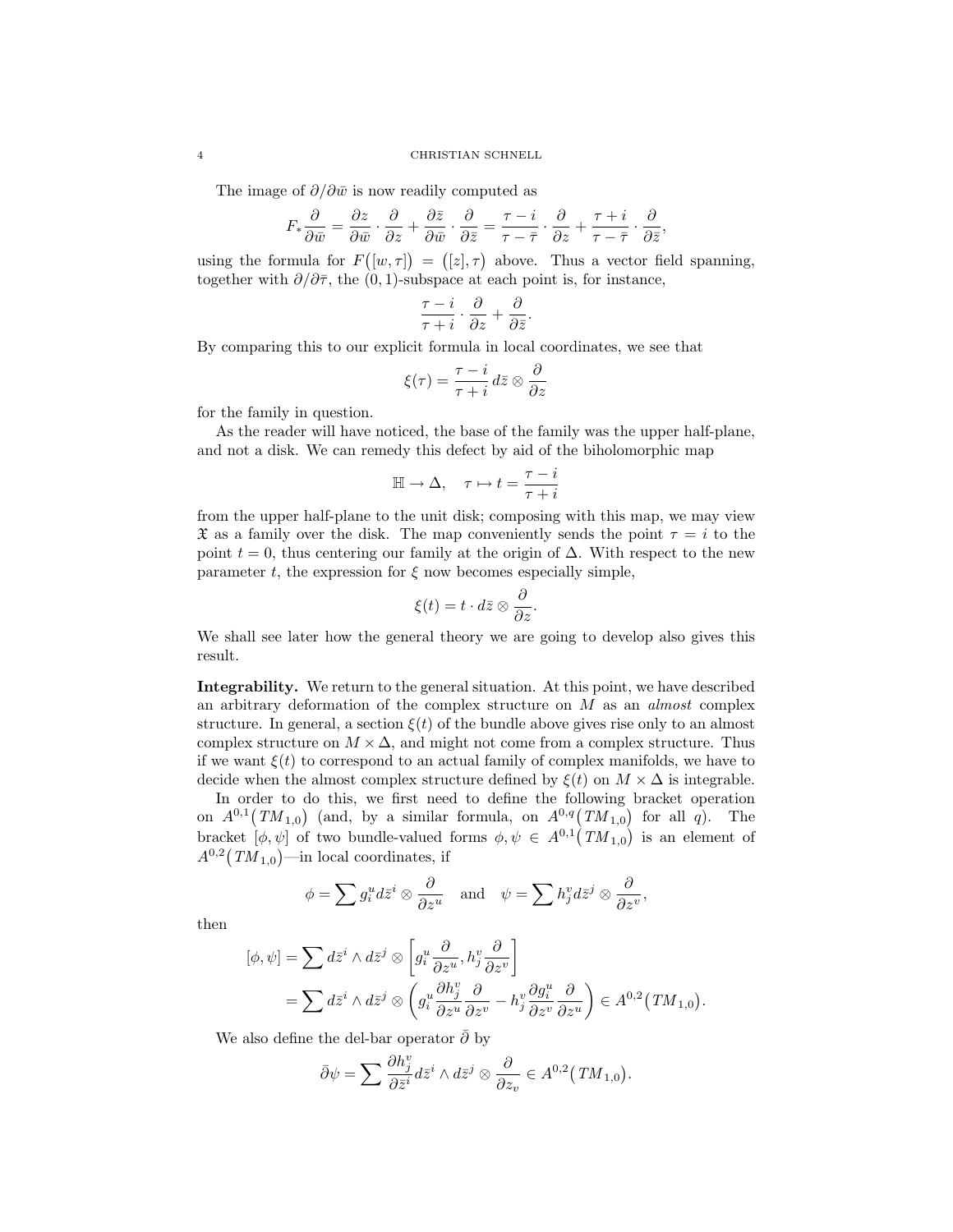The reader should check that both definitions are independent of the choice of local holomorphic coordinates. The two operations also make sense on sections of  $pr_M^*{\mathcal A}^{0,q}(TM_{1,0})$  since they "do not notice the t." To emphasize that the del-bar operator acts only in the direction of M, we shall write  $\bar{\partial}_M$  when applying it to sections of  $pr_M^* A^{0,q} (TM_{1,0}).$ 

Here is the condition for integrability.

**Theorem 1.** A smooth section  $\xi(t)$  of  $\mathcal{A}^{0,1}(TM_{1,0})$  corresponds to an integrable almost complex structure on  $M \times \Delta$  if, and only if,

$$
\bar{\partial}_M \xi(t) + \frac{1}{2} [\xi(t), \xi(t)] = 0 \quad and \quad \xi(t) \text{ is holomorphic in } t.
$$

Such  $\xi(t)$  will be called integrable.

Proof. We use the criterion of the Newlander-Nirenberg theorem to check integrability. Thus we need to show that the  $(0,1)$ -distribution on  $M \times \Delta$  corresponding to  $\xi(t)$  is closed under taking brackets (of tangent vectors, not in the sense above) exactly when the two conditions stated in the theorem hold.

In local coordinates  $z, t$  as above, the  $(0,1)$ -distribution has basis

$$
\frac{\partial}{\partial \bar{z}^i} + \sum_{u} h_i^u(z, t) \frac{\partial}{\partial z^u} \quad \text{and} \quad \frac{\partial}{\partial \bar{t}^k} \qquad (1 \le i \le n, \ 1 \le k \le m);
$$

the one-forms that vanish on this basis are thus exactly

$$
dz^{u} - \sum_{i} h_{i}^{u}(z, t) d\bar{z}^{i} \quad \text{and} \quad dt^{k} \qquad (1 \le u \le n, 1 \le k \le m).
$$

Now we compute, using the summation convention to make the formulas more transparent. First,

$$
\left[\frac{\partial}{\partial \bar{t}^k},\frac{\partial}{\partial \bar{z}^i}+h^u_i\frac{\partial}{\partial z^u}\right]=\frac{\partial h^u_i}{\partial \bar{t}^k}\frac{\partial}{\partial z^u}
$$

which is clearly again in the distribution if, and only if,  $h_i^u$  is holomorphic in t for all i, u. Thus this part of the integrability condition is exactly that  $\xi(t)$  should be holomorphic in  $t$ .

Next,

$$
\left[\frac{\partial}{\partial \bar{z}^i} + h^u_i\frac{\partial}{\partial z^u}, \frac{\partial}{\partial \bar{z}^j} + h^v_j\frac{\partial}{\partial z^v}\right] = \left(\frac{\partial h^v_j}{\partial \bar{z}^i} + h^u_i\frac{\partial h^v_j}{\partial z^u}\right)\frac{\partial}{\partial z^v} - \left(\frac{\partial h^u_i}{\partial \bar{z}^j} + h^v_j\frac{\partial h^u_i}{\partial z^v}\right)\frac{\partial}{\partial z^u};
$$

for this to be again in the distribution, each form  $dz^w - h_k^w d\bar{z}^k$  should vanish on it; in other words, for all  $i, j, w$ , we should have

$$
\left(\frac{\partial h_j^w}{\partial \bar{z}^i} + h_i^u \frac{\partial h_j^w}{\partial z^u}\right) - \left(\frac{\partial h_i^w}{\partial \bar{z}^j} + h_j^v \frac{\partial h_i^w}{\partial z^v}\right) = 0.
$$

If these equations are multiplied by  $d\bar{z}^i \wedge d\bar{z}^j \otimes \partial/\partial z^w$  and summed, then after collecting terms, one obtains exactly

$$
2\bar{\partial}_M\xi(t) + [\xi(t), \xi(t)] = 0,
$$

and conversely this last equation implies the vanishing of all the individual components given above. Thus the second part of the integrability condition is also as stated, and the theorem is proved.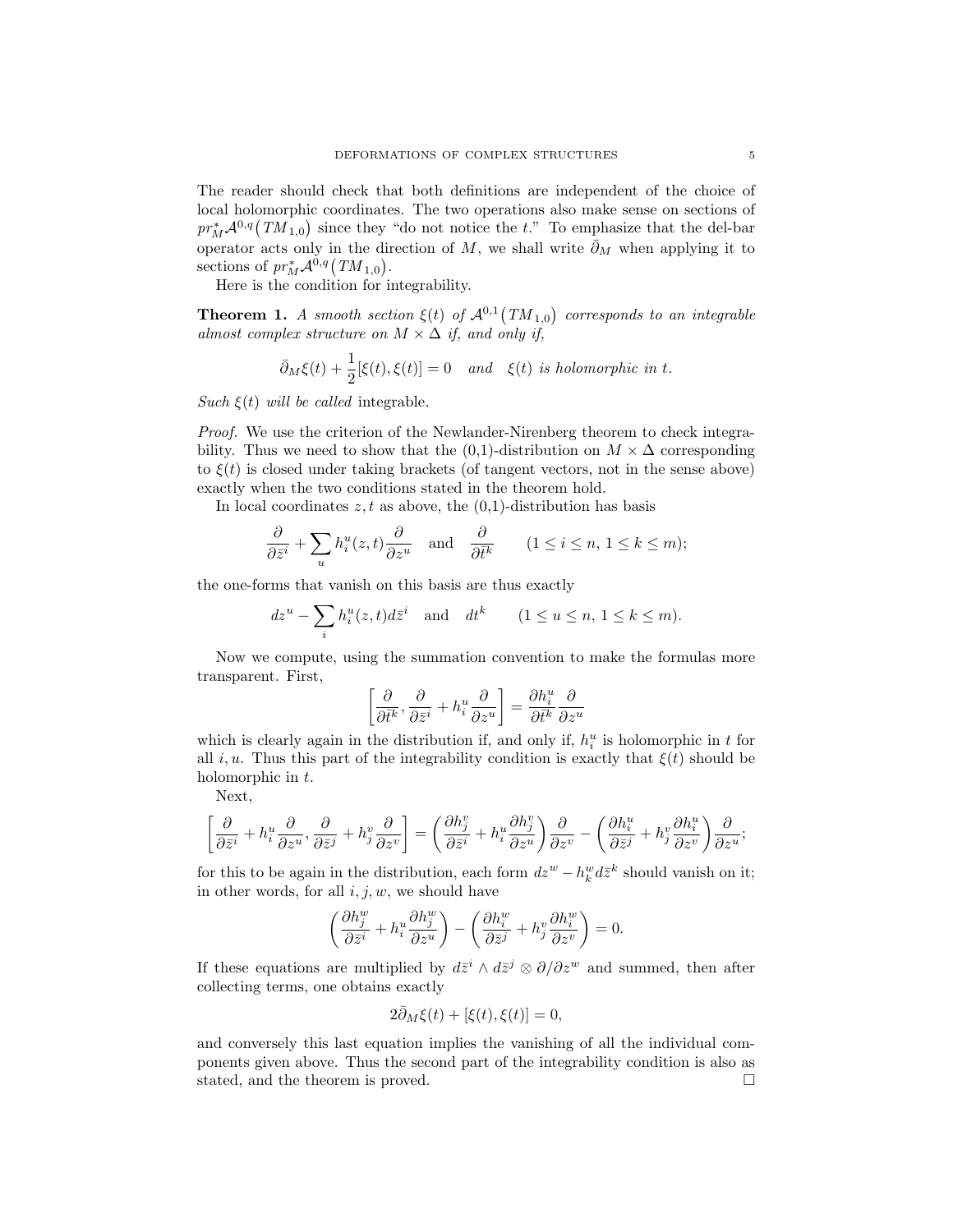The two conditions in the theorem have different interpretations. The first,

$$
\bar{\partial}_M \xi(t) + \frac{1}{2} [\xi(t), \xi(t)] = 0,
$$

requires that for each  $t \in \Delta$ , the almost complex structure defined by  $\xi(t)$  on  $M \times \{t\}$ should be integrable. With only this condition,  $\xi(t)$  gives a smoothly varying family of complex manifolds. The second condition, that  $\xi(t)$  be holomorphic in t, requires that these complex structures should vary holomorphically with  $t \in \Delta$ .

Some remarks about DGLA. This is a good point to introduce the notion of a differential graded Lie algebra. A DGLA consists of

- a Z-graded vector space  $L = \bigoplus_{q \in \mathbb{Z}} L^q$ ;
- a bilinear map  $[-, \_]: L \otimes L \to L$ , called the bracket;
- a linear map  $d: L \to L$ , called the differential.

These data have to satisfy several axioms. The differential d should be such that

$$
d\circ d=0,\quad d(L^q)\subseteq L^{q+1},\quad d[a,b]=[da,b]+(-1)^{\deg a}[a,db],
$$

while the bracket has to obey the rules

$$
[L^{q}, L^{r}] \subseteq L^{q+r}, \quad [b, a] + (-1)^{\deg a \deg b}[a, b] = 0,
$$

as well as the Jacobi identity

$$
(-1)^{\deg a \deg c}[a,[b,c]] + (-1)^{\deg b \deg a}[b,[c,a]] + (-1)^{\deg c \deg b}[c,[a,b]] = 0.
$$

The signs in this identity are chosen according to the usual convention for graded objects—interchanging the order of two elements of degree q and r, respectively, produces a sign of  $(-1)^{qr}$ . This makes formulas easier to remember.

It is not hard to verify that

$$
L=\bigoplus_{q\geq 0}A^{0,q}(TM_{1,0}),
$$

together with the bracket operation defined above, and  $\bar{\partial}$  as the differential, is a DGLA. It is usually called the *Kodaira-Spencer DGLA*.

The equation  $da + \frac{1}{2}[a, a] = 0$  for  $a \in L^1$  occurring in the theorem is often called the Maurer-Cartan equation of the DGLA; in our case, its solutions—as we have seen—correspond to integrable almost complex structures on  $M$  that are close to the original complex structure.

The Kodaira-Spencer map. The Kodaira-Spencer map of a family (given by an integrable form  $\xi(t)$  also admits of a very simple description in terms of  $\xi(t)$ . If  $v \in T_0 \Delta_{1,0}$  is a tangent vector to  $\Delta$  at 0, we can form  $v \cdot \xi \in A^{0,1}(TM_{1,0})$  by differentiating  $\xi(t)$  along v (this includes evaluating at  $t = 0$ ). In local coordinates, if

$$
v = \sum_{k} a^{k} \frac{\partial}{\partial t^{k}} \bigg|_{t=0} \quad \text{and} \quad \xi(t) = \sum_{i,u} h_{i}^{u}(z,t) d\bar{z}^{i} \otimes \frac{\partial}{\partial z^{u}},
$$

then

$$
v \cdot \xi = \sum a^k \frac{\partial h_i^u}{\partial t^k}(z,0) \, d\bar{z}^i \otimes \frac{\partial}{\partial z^u}.
$$

Now  $v \cdot \xi$  is actually  $\overline{\partial}$ -closed, because  $\xi(t)$  is integrable; indeed, we compute

$$
\bar{\partial}(v \cdot \xi) = v \cdot (\bar{\partial}_M \xi) = -\frac{1}{2}v \cdot [\xi, \xi] = -[v \cdot \xi, \xi(0)] = 0,
$$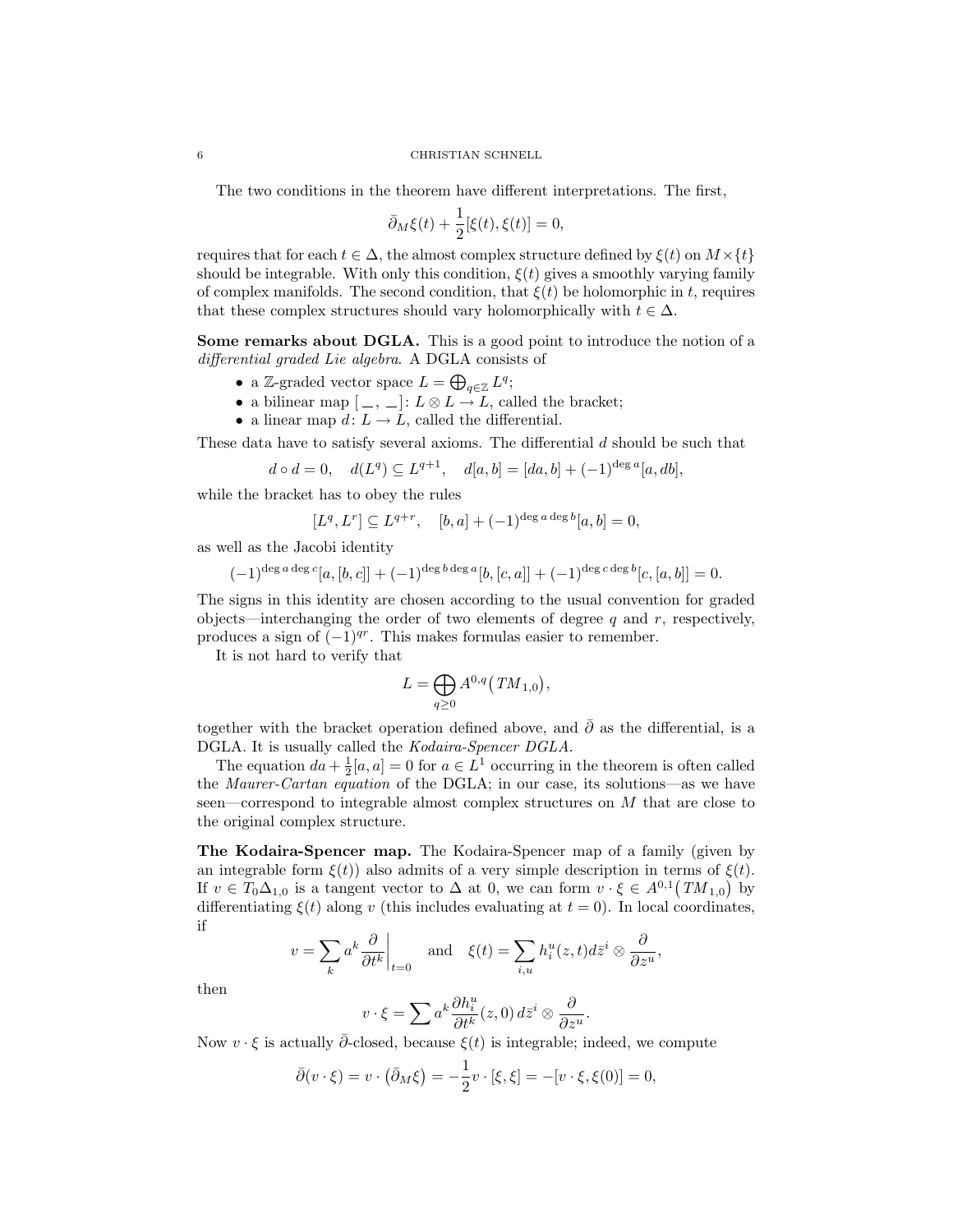using one of the DGLA identities and the fact that  $\xi(0) = 0$ . Thus  $v \cdot \xi$  defines a class in  $H^1(M, TM_{1,0})$ , and one can check that the map

$$
T_0\Delta_{1,0} \to H^1(M, TM_{1,0}), \quad v \mapsto [v \cdot \xi],
$$

is the Kodaira-Spencer map.

#### 3. The Kodaira-Nirenberg-Spencer theorem

One motivation of the work that Kodaira and Spencer did was to find a family of deformations of a given compact complex manifold M in which "every possible small deformation" occurs, meaning that the Kodaira-Spencer map should be surjective. The following theorem solves this problem in a special case; it was conjectured by Kodaira and Spencer, but only proved together with Nirenberg.

**Theorem 2.** Let M be a compact complex manifold such that  $H^2(M, TM_{1,0}) = 0$ . Then there is a small ball  $\Delta \subseteq H^1(M, TM_{1,0})$ , centered at 0, and a family  $\pi: \mathfrak{X} \to$  $\Delta$  of deformations of M whose Kodaira-Spencer map

$$
H^1(M, TM_{1,0}) \simeq T_0 \Delta_{1,0} \to H^1(M, TM_{1,0})
$$

is the identity.

Since we already know that  $H^1(M, TM_{1,0})$  parametrizes first-order infinitesimal deformations of  $M$ , we can express the content of the theorem differently: If  $H^2(M, TM_{1,0}) = 0$ , then every first-order deformation of M, represented by some  $v \in H<sup>1</sup>(M, TM<sub>1,0</sub>)$ , can be "integrated." In other words, there is an actual analytic deformation of  $M$  in the direction of  $v$ , namely the one obtained from the family in the theorem by restricting to the line segment  $\Delta \cap \mathbb{C} \cdot v$ .

Of course, to prove the theorem, we should construct a section  $\xi(t)$  of the bundle  $pr_M^*{\mathcal{A}}^{0,1}(TM_{1,0})$  over  $M \times \Delta$ , for a suitable small disk  $\Delta \subseteq H^1(M, TM_{1,0})$ . This  $\xi(t)$  needs to satisfy four conditions:

- (1)  $\xi(0) = 0$  (the central fiber should be M);
- (2)  $v \cdot \xi = v$  for every  $v \in H^1(M, TM_{1,0})$  (the Kodaira-Spencer map should be the identity);
- (3)  $\bar{\partial}_M\xi(t) + \frac{1}{2}[\xi(t), \xi(t)] = 0$  (integrability on each vertical slice  $M \times \{t\}$ );
- (4)  $\partial_{\Delta} \xi(t) = 0$  (second condition for global integrability).

**Formal computations.** The construction of  $\xi(t)$  requires a substantial amount of analysis. The underlying idea, however, is rather simple, and is based on an earlier, unsuccessful method of Kodaira and Spencer. In trying to prove Theorem 2, they attempt a purely *formal* approach to the problem, using power series in  $t \in \Delta$ . In this approach, all questions of smoothness or convergence are ignored, and a purely formal solution satisfying (3) is sought.

We let  $m = h^1(M, TM_{1,0})$ , and introduce variables  $t = (t_1, \ldots, t_m)$ . To avoid confusion, we shall always use the following notational convention. Capital Greek letters, especially Ξ, will stand for formal objects, either polynomials or formal power series in t, with coefficients in  $A^{0,q}(TM_{1,0})$  for some q. Any operation like  $\partial$  or  $\left[ \,-\, ,\, -\right]$  performed on such objects is to be applied termwise. No assumptions about convergence or smoothness are made, and sums and products of series are to be taken formally.

On the other hand, small Greek letters, especially  $\xi$ , will be used to denote actual sections of  $\mathcal{A}^{0,q}(TM_{1,0})$  over some product  $M \times \Delta$ ; if we want to emphasize the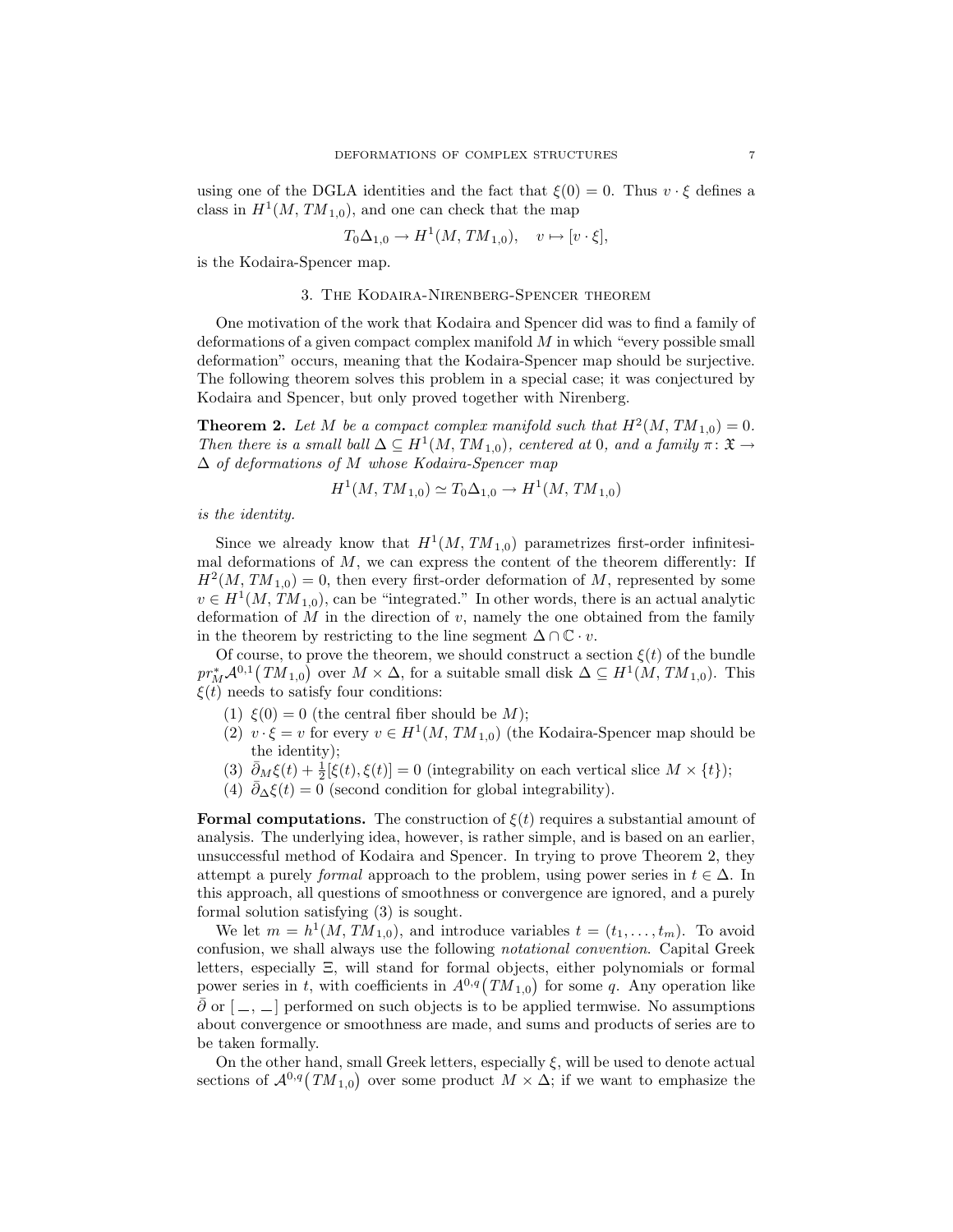#### 8 CHRISTIAN SCHNELL

dependence on t, we write  $\xi(t)$ , but we might suppress t during computations. If a formal series  $\Xi$  does converge for  $|t| < \varepsilon$  (in an appropriate sense, to be given below), thus defining a section  $\xi(t)$  over  $M \times \Delta(\varepsilon)$ , we shall still distinguish between the formal object  $\Xi$  and the section  $\xi(t)$  it gives rise to.

This said, the idea of the formal approach is to construct polynomials  $\Xi_1, \Xi_2, \ldots$ , each  $\Xi_s$  homogeneous of degree s in the variables t, with coefficients in  $A^{0,1}(TM_{1,0}),$ such that  $\Xi = \Xi_1 + \Xi_2 + \cdots$  is a formal solution to the problem.

To make sure that condition (2) above is satisfied, we choose  $\partial$ -closed elements  $\beta_1, \ldots, \beta_m \in A^{0,1}(TM_{1,0})$  that constitute a basis for  $H^1(M, TM_{1,0})$ ; if we set

$$
\Xi_1 = \beta_1 t_1 + \cdots \beta_m t_m,
$$

then, at least formally, the Kodaira-Spencer map is the identity. To construct the higher  $\Xi_s$ , we set  $\Xi^s = \Xi_1 + \cdots + \Xi_s$ , and note (by looking at homogeneous degrees) that  $\Xi$  will satisfy condition (3) above if, and only if,

$$
\bar{\partial}_M \Xi^s + \frac{1}{2} [\Xi^s, \Xi^s] \equiv 0 \pmod{t^{s+1}}
$$

for all  $s \geq 1$ .

Now this relation is certainly true for  $s = 1$  (since  $\Xi_1$  is  $\bar{\partial}_M$ -closed); we may thus proceed by induction, and assume that we have already found a suitable  $\Xi^s$ . Then we may write

$$
\bar{\partial}_M \Xi^s + \frac{1}{2} [\Xi^s, \Xi^s] \equiv \Omega_{s+1} \pmod{t^{s+2}},
$$

where  $\Omega_{s+1}$  is homogeneous of degree  $s+1$  and has coefficients in  $A^{0,2}(TM_{1,0})$ . What we have to do is determine  $\Xi_{s+1}$ , subject to the requirement that

$$
\bar{\partial}_M \Xi^{s+1} + \frac{1}{2} [\Xi^{s+1}, \Xi^{s+1}] \equiv 0 \pmod{t^{s+2}}.
$$

If we expand this, and look at degrees, we find that  $\Xi_{s+1}$  needs to satisfy

$$
\bar{\partial}_M \Xi_{s+1} + \Omega_{s+1} = 0.
$$

Since we are assuming that  $H^2(M, TM_{1,0}) = 0$ , this equation will have a solution provided that  $\bar{\partial}_M \Omega_{s+1} = 0$ . But, using the DGLA identities, we easily compute that

$$
\bar{\partial}_M \Omega_{s+1} \equiv \bar{\partial}_M \left( \bar{\partial}_M \Xi^s + \frac{1}{2} [\Xi^s, \Xi^s] \right) = [\bar{\partial}_M \Xi^s, \Xi^s]
$$
  

$$
\equiv [\Omega_{s+1}, \Xi^s] - \frac{1}{2} [[\Xi^s, \Xi^s], \Xi^s] = [\Omega_{s+1}, \Xi^s] \equiv 0 \pmod{t^{s+2}},
$$

which of course implies that  $\bar{\partial}_M \Omega_{s+1} = 0$  (because the degree of  $\Omega_{s+1}$  is only  $s+1$ ). Thus  $\Xi_{s+1}$ , and hence a suitable  $\Xi^{s+1}$ , can be found, and the inductive argument works.

Of course, the problem with this approach is that it yields only a formal solution. One could try to show that the formal solution (i.e., the power series) converges, but this will not work in general because there there are too many choices in the construction—at every stage, there is more than one solution to the equation  $\partial_M \Xi_{s+1} + \Omega_{s+1} = 0$ . Because it is not clear which of these should be chosen to achieve convergence, not much can be done with the formal approach. Indeed, Kodaira writes in his book that he and Spencer were not able to prove the convergence of any such series, until Nirenberg joined them and suggested the use of more difficult analysis.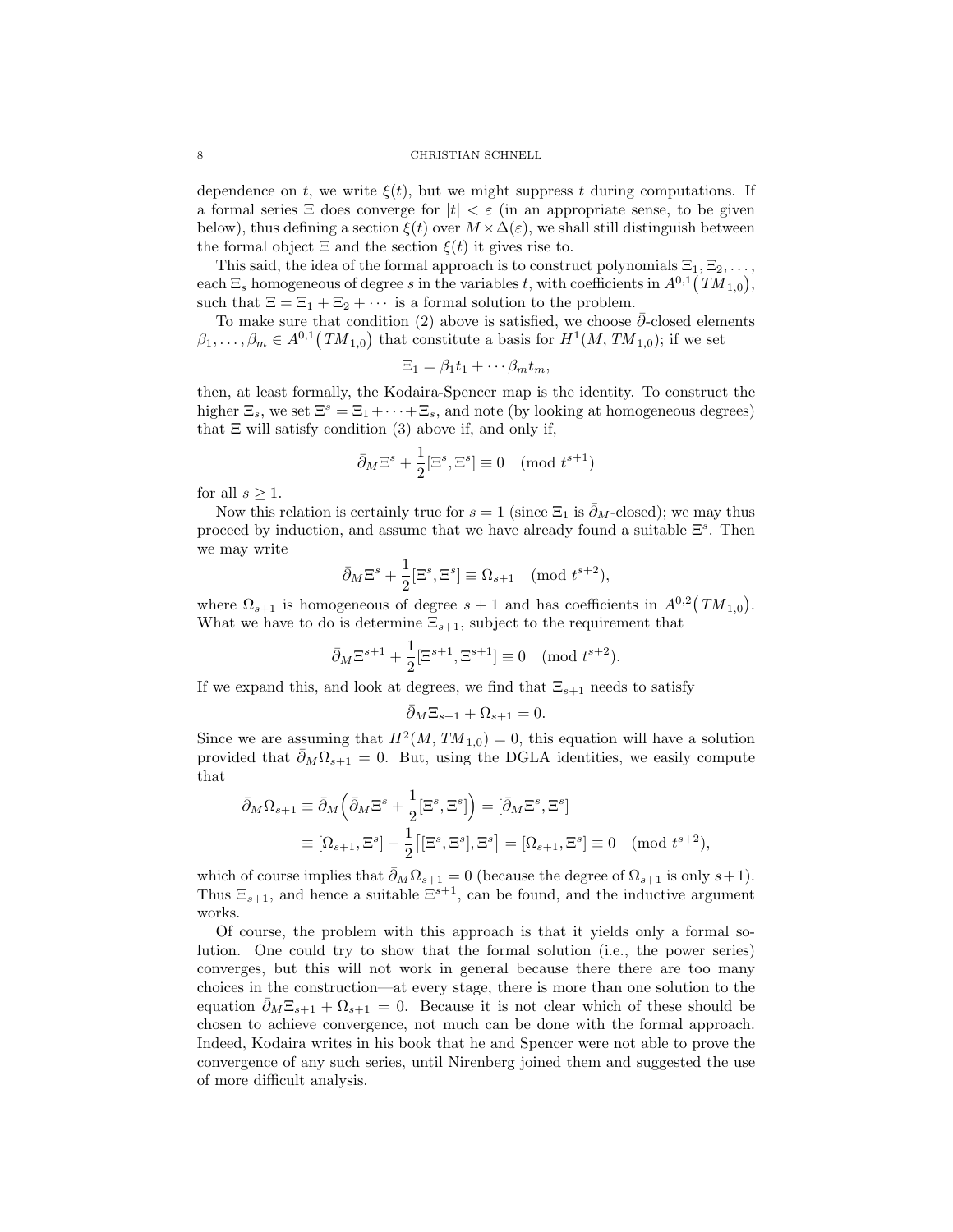Obstructions. The reader will have observed the appearance of "obstructions" when constructing the power series; at each stage, there is a  $\partial_M$ -closed element  $\Omega_{s+1}$ , and  $\Xi_{s+1}$  has to be found such that  $\Omega_{s+1} = -\overline{\partial}_M \Xi_{s+1}$ . By assuming that  $H^2(M, TM_{1,0}) = 0$ , we guarantee that these equations always have a solution; without this "blanket" assumption, there might not be a power series solution to the problem because one of the obstructions  $\Omega_{s+1}$  might fail to be  $\partial_M$ -exact.

Consider, for instance, the first step of the construction. Here,

$$
\Omega_2=\frac{1}{2}[\Xi_1,\Xi_1];
$$

if we take  $\Xi_1$  to represent a certain infinitesimal deformation, say by fixing values for the variables t, then  $\Omega_2$  gives us a class in  $H^2(M, TM_{1,0})$ . If this so-called primary obstruction is already nonzero, there cannot be a formal deformation in the direction of  $\Xi_1$  (meaning a power series solution), let alone an actual analytic deformation (a convergent power series).

If, on the other hand, the primary obstruction is zero in  $H^2(M, TM_{1,0})$ , a suitable  $\Xi_2$  can be found. In the second step of the construction, we then have

$$
\Omega_3 = \frac{1}{2} ([\Xi_1, \Xi_2] + [\Xi_2, \Xi_1]) = [\Xi_1, \Xi_2],
$$

which again presents an obstruction to constructing  $\Xi_3$ , and so on. It has to be said here that the primary obstruction  $[\Xi_1, \Xi_1]$  is well-defined, while all higher obstructions depend on previous choices. In particular, it is possible that at some stage of the construction we run into a nontrivial obstruction, but that a sage choice of some earlier  $\Xi_s$  would have avoided this situation.

### 4. A strategy for proving the theorem

With the formal computations in mind, one possible strategy for proving the theorem is the following. Construct a power series solution, but try to make all the choices in the construction in a good way, to find a special power series solution that will actually converge if  $|t|$  is small. The "correct" choices will be determined by Hodge theory (on the bundle  $TM_{1,0}$ ); proving the convergence still requires some analysis, in particular work with estimates. There will be an additional benefit to this method, in that it proves a lot more than just Theorem 2.

Hodge theory. Let us look at the Hodge-theoretic part first. We choose a Hermitian metric on  $M$ , i.e., on the holomorphic tangent bundle  $TM_{1,0}$ , and use it to define inner products on all of the spaces  $A^{0,q}(TM_{1,0})$ ; each element of  $A^{0,q}(TM_{1,0})$  is a section of the bundle  $\mathcal{A}^{0,q}(TM_{1,0}),$  and this bundle inherits a metric from that on M. The inner product between, say,  $\psi$  and  $\psi'$  will be written simply as  $(\psi, \psi')$ . As usual, the condition

$$
(\psi, \bar{\partial}\phi) = (\bar{\partial}^*\psi, \phi),
$$

with  $\psi \in A^{0,q}(TM_{1,0})$  and  $\phi \in A^{0,q-1}(TM_{1,0}),$  defines an adjoint operator  $\bar{\partial}^*$  to  $\partial$ , and thus the Laplacian

$$
\Box = \bar{\partial}\bar{\partial}^* + \bar{\partial}^*\bar{\partial}.
$$

Because  $\square$  is an elliptic operator (of second order), Hodge theory provides us with the familiar decomposition

$$
A^{0,q}\bigl(\mathit{TM}_{1,0}\bigr)=\mathcal{H}^{0,q}\bigl(\mathit{TM}_{1,0}\bigr)\oplus\Box A^{0,q}\bigl(\mathit{TM}_{1,0}\bigr)
$$

of the space of all forms into harmonic forms and  $\bar{\partial}$  and  $\bar{\partial}$ <sup>\*</sup>-exact forms.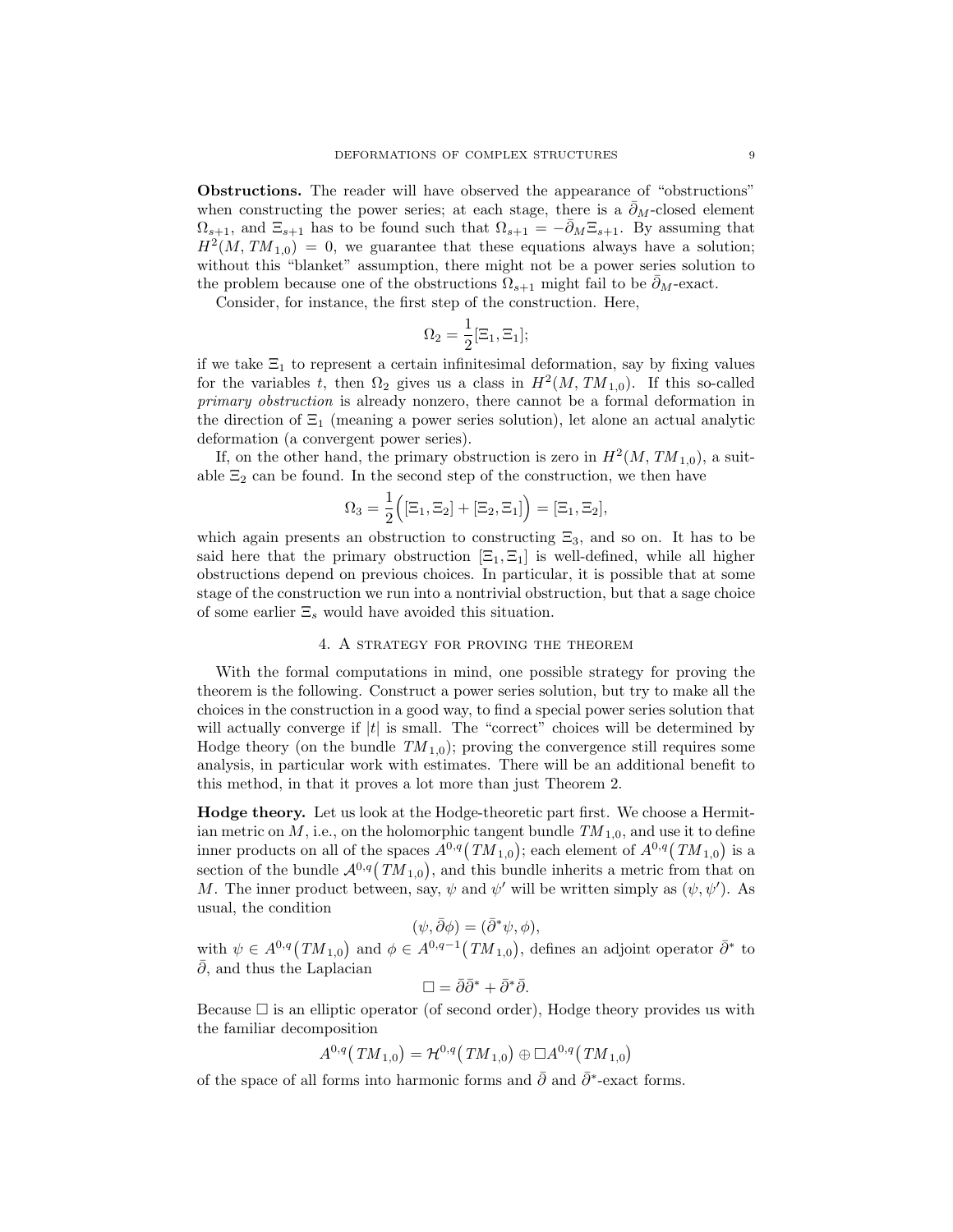Let us derive some consequences of this decomposition. If we apply the identity to itself and use  $\Box \mathcal{H}^{0,q}(TM_{1,0})=0$ , we get

$$
A^{0,q}\big(TM_{1,0}\big) = {\cal H}^{0,q}\big(TM_{1,0}\big) \oplus \Box \Box A^{0,q}\big(TM_{1,0}\big);
$$

thus any  $\psi \in A^{0,q}(TM_{1,0})$  can actually be written in the form

$$
\psi = H\psi + \Box \phi,
$$

where  $H\psi \in \mathcal{H}^{0,q}(TM_{1,0})$  is the harmonic part of  $\psi$ , and  $\phi \in \Box A^{0,q}(TM_{1,0})$ . Actually,  $\phi$  itself is also uniquely determined by  $\psi$ —if  $\phi'$  is another choice, then  $\square(\phi - \phi') = 0$ , which implies  $\phi - \phi' = 0$  because  $\mathcal{H}^{0,q}(TM_{1,0}) \cap \square A^{0,q}(TM_{1,0}) = 0$ . We may therefore define the so-called *Green's operator* G as  $G\psi = \phi$ , and then have a unique decomposition

$$
\psi = H\psi + \Box G\psi
$$

with  $G\psi \in \Box A^{0,q}(TM_{1,0}),$  and  $H\psi$  harmonic.

Even though this is not apparent, G and  $\bar{\partial}$  commute with each other. First,  $\bar{\partial}$ and  $\Box$  obviously commute,

$$
\bar{\partial}\Box = \bar{\partial}(\bar{\partial}\bar{\partial}^* + \bar{\partial}^*\bar{\partial}) = \bar{\partial}\bar{\partial}^*\bar{\partial} = (\bar{\partial}\bar{\partial}^* + \bar{\partial}^*\bar{\partial})\bar{\partial} = \Box\bar{\partial}.
$$

From the decomposition for  $\psi$ , we get

$$
\bar{\partial}\psi = \bar{\partial}H\psi + \bar{\partial}\Box G\psi = \Box\bar{\partial}G\psi;
$$

but  $\bar{\partial}G\psi$  is also in the image of  $\square$  (since  $G\psi$  is, and  $\square$  and  $\bar{\partial}$  commute), and thus the uniqueness of the decomposition for  $\bar{\partial}\psi$  implies that

$$
G\bar{\partial}\psi=\bar{\partial}G\psi.
$$

Solving  $\partial$ -equations. Now here is how Hodge theory helps with choosing the power series. At each stage of the construction of the series (when finding the coefficients of  $\Xi_{s+1}$ , given those of  $\Omega_{s+1}$ ) we have to solve an equation of the form  $\bar{\partial}\psi = \phi$ , where  $\phi$  is  $\bar{\partial}$ -closed. An obvious necessary condition for the existence of a solution  $\psi$  is that the class of  $\phi$  in cohomology be zero; this class is represented by the harmonic part  $H\phi$ , and so there can only be a solution if  $H\phi = 0$ . Still, if a solution exists, it is not at all unique.

But now the decomposition above weighs in, for among all possible solutions, there is a unique one that is also  $\bar{\partial}$ <sup>\*</sup>-exact! To see why, suppose for a minute that we had a solution  $\psi$  that was  $\bar{\partial}^*$ -exact. From the decomposition, we get

$$
\psi = H\psi + \Box G\psi = H\psi + \bar{\partial}\bar{\partial}^* G\psi + \bar{\partial}^*\bar{\partial}G\psi = H\psi + \bar{\partial}\bar{\partial}^* G\psi + \bar{\partial}^* G\phi,
$$

and thus

$$
\psi - \bar{\partial}^* G \phi = H \psi + \bar{\partial} \bar{\partial}^* G \psi.
$$

The left-hand side is  $\bar{\partial}$ <sup>\*</sup>-exact, while the right-hand side is  $\bar{\partial}$ -closed; therefore, both sides have to be equal to zero. From this, we deduce that

$$
\psi = \bar{\partial}^* G \phi
$$

is uniquely determined by  $\phi$ . Of course, we can check that this really is a solution by computing

$$
\bar{\partial}\psi = \bar{\partial}\bar{\partial}^*G\phi = H\phi - \bar{\partial}^*\bar{\partial}G\phi = H\phi - \bar{\partial}^*G\bar{\partial}\phi = 0.
$$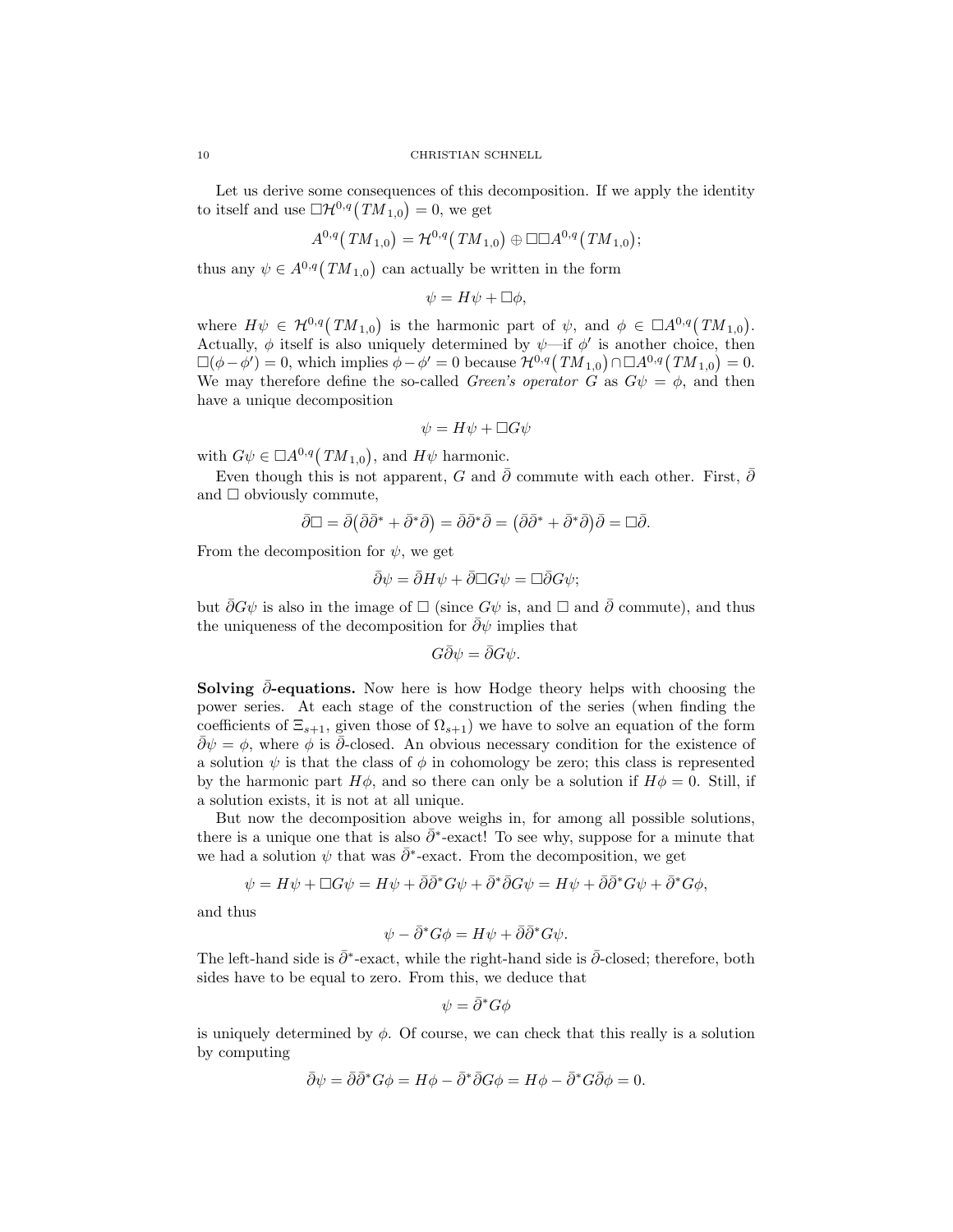The reader should be aware of the following point: When presented with the equation  $\bar{\partial}\psi = \phi$ , we can always define  $\psi$  as  $\bar{\partial}^*G\phi$ ; however, we only get a solution to the equation if  $\partial \phi = 0$ , and if  $\phi$  has no harmonic part.

A good choice of power series. The computation above suggests choosing the power series in the following way. Let  $\beta_1, \ldots, \beta_m$  be a basis of the harmonic space  $\mathcal{H}^{0,1}(TM_{1,0}),$  and put  $\Xi_1 = \beta_1 t_1 + \cdots + \beta_m t_m$ ; with this choice,  $\Xi_1$  is harmonic. As before, we need homogeneous polynomials  $\Xi_s$  of degree s, with coefficients in  $A^{0,1}(TM_{1,0})$ . Since we would like to have

$$
\bar{\partial}\Xi = -\frac{1}{2}[\Xi, \Xi],
$$

we should try the distinguished solution

$$
\Xi = -\frac{1}{2}\bar{\partial}^*G[\Xi, \Xi].
$$

Actually, to make sure that  $\Xi$  has the correct linear term  $\Xi_1$ , we are going to require that the series  $\Xi = \Xi_1 + \Xi_2 + \cdots$  satisfy the relation

$$
\Xi = \Xi_1 - \frac{1}{2}\bar{\partial}^*G[\Xi, \Xi].
$$

By looking at degrees, we find that this is equivalent to

$$
\Xi_s + \frac{1}{2} \sum_{i=1}^{s-1} \bar{\partial}^* G[\Xi_i, \Xi_{s-i}] = 0
$$

for all  $s \geq 2$ . Each  $\Xi_s$  is therefore determined by all the previous ones, and thus there is a unique formal series  $\Xi$  with this property!

The good thing about defining  $\Xi$  in this way is that it converges; in due time, we will prove the following result (as before,  $\Delta(\varepsilon)$  is a ball around the origin in  $H^1(M, TM_{1,0})$  of radius  $\varepsilon$ ).

**Lemma 3.** Let  $\varepsilon > 0$  be sufficiently small. Then the series  $\Xi$  defined above converges (in a sense to be made precise below), and defines a  $C^{\infty}$ -section  $\xi(t)$  of the bundle  $pr_M^*{\mathcal A}^{0,1}(TM_{1,0})$  over  $M\times\Delta(\varepsilon)$ . Moreover,  $\xi(t)$  is holomorphic in t.

The bad thing about defining  $\Xi$  in this way is that we can no longer be sure that it satisfies the Cartan-Maurer equation  $\bar{\partial} \Xi + \frac{1}{2} [\Xi, \Xi] = 0$  that it was supposed to solve. In fact, if the Cartan-Maurer equation is satisfied, then necessarily

$$
H[\Xi,\Xi] = -2H(\bar{\partial}\Xi) = 0
$$

because  $H\overline{\partial} = 0$ . This explains the following result, which will also be proved below.

**Lemma 4.** Let  $\varepsilon > 0$  be sufficiently small, in particular small enough for the previous lemma to apply. Then  $\xi(t)$  (and thus  $\Xi$ ) satisfies the Cartan-Maurer equation  $\bar{\partial}_M \xi(t) + \frac{1}{2} [\xi(t), \xi(t)] = 0$  if, and only if,  $H[\xi(t), \xi(t)] = 0$ .

The proofs of both statements, as should be apparent from the occurrence of  $\varepsilon$ , require estimates. The necessary analysis will be introduced in the next section; proofs of Lemma 3 and Lemma 4 will be given afterwards.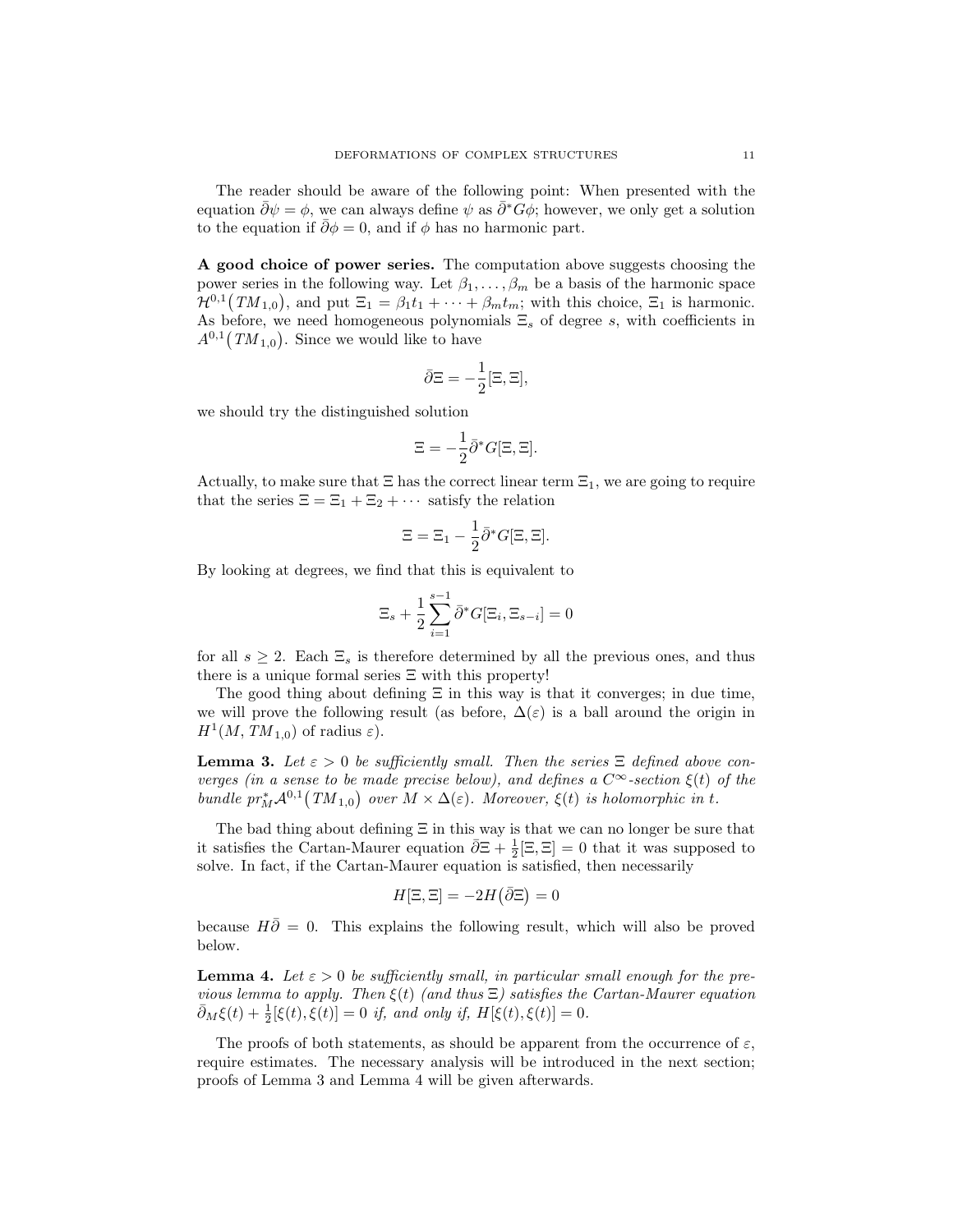An example, third part. To illustrate the statements made above, let us look at the example of the family of elliptic curves once more. This time, however, we shall begin at the opposite end, by first finding  $\xi(t)$  as explained above, and then reconstructing the family from this data.

For the elliptic curve  $M = \mathbb{C}/(\mathbb{Z} + \mathbb{Z} \cdot i)$ , we have  $H^1(M, TM_{0,1}) \simeq \mathbb{C}$ , with basis the harmonic vector field  $d\bar{z} \otimes \partial/\partial z$ . We thus use just a single variable  $t \in \mathbb{C}$ ; we also set  $\Xi_1 = td\overline{z} \otimes \partial/\partial z$  according to the prescription above. Because M is only one-dimensional, brackets of elements from  $A^{0,1}(TM_{1,0})$  are always zero, whence  $\Xi = \Xi_1$ . This obviously converges for all t, and so we have

$$
\xi(t)=td\bar{z}\otimes\frac{\partial}{\partial z}
$$

defined on  $M \times \mathbb{C}$ . This is, not surprisingly, the formula we had obtained before. We can verify directly that the Cartan-Maurer equation is satisfied; indeed,

$$
\bar{\partial}_M \xi(t) + \frac{1}{2} [\xi(t), \xi(t)] \in H^2(M, TM_{0,1}) = 0.
$$

Thus if we take t from a small enough disk  $\Delta \subseteq \mathbb{C}$  (small enough for  $\xi(t)$  to correspond to an almost complex structure),  $\xi(t)$  gives rise to a complex structure on  $M \times \Delta$ , and we have constructed a family  $\mathfrak{Y} \to \Delta$  of deformations of M from scratch.

This family is quite easy to analyze, too. First, the two vector fields

$$
\frac{\partial}{\partial \bar{z}} + t \cdot \frac{\partial}{\partial z} \quad \text{and} \quad \frac{\partial}{\partial \bar{t}},
$$

span the  $(0, 1)$ -part of the tangent bundle, while the  $(1, 0)$ -part is spanned by their conjugates

$$
\frac{\partial}{\partial z} + \bar{t} \cdot \frac{\partial}{\partial \bar{z}} \quad \text{and} \quad \frac{\partial}{\partial t}.
$$

Taking duals, we see that

$$
d\bar{z} - \bar{t}dz \qquad \text{and} \qquad d\bar{t}
$$

give a frame for the  $(0, 1)$ -part of the cotangent bundle, while

$$
dz - td\overline{z}
$$
 and  $dt$ 

do the same for the  $(1,0)$ -part.

#### 5. HÖLDER ESTIMATES

To begin with, we need the definition of the *Hölder norms*. Let  $k \geq 0$  be a non-negative integer, and let  $0 < \alpha < 1$ . If f is a complex-valued  $C<sup>k</sup>$ -function on an open set  $U \subseteq \mathbb{R}^{2n}$ , we put<sup>2</sup>

$$
||f||_{k,\alpha}^U = \sum_{|I| \le k} \sup_{x \in U} |D^I f(x)| + \sum_{|I| = k} \sup_{x \ne y \in U} \frac{|D^I f(x) - D^I f(y)|}{|x - y|^{\alpha}}.
$$

We use multi-index notation; if  $I = (i_1, \ldots, i_s)$ , then  $D^I = \partial/\partial x^{i_1} \cdots \partial/\partial x^{i_s}$  is a differential operator of order  $s = |\mathbf{l}|$ . The Hölder norm controls all possible

<sup>&</sup>lt;sup>2</sup>If all k-th derivatives of f are Hölder continuous of order  $\alpha$ , then the following expression is finite; otherwise,  $||f||_{k,\alpha}^U = \infty$ .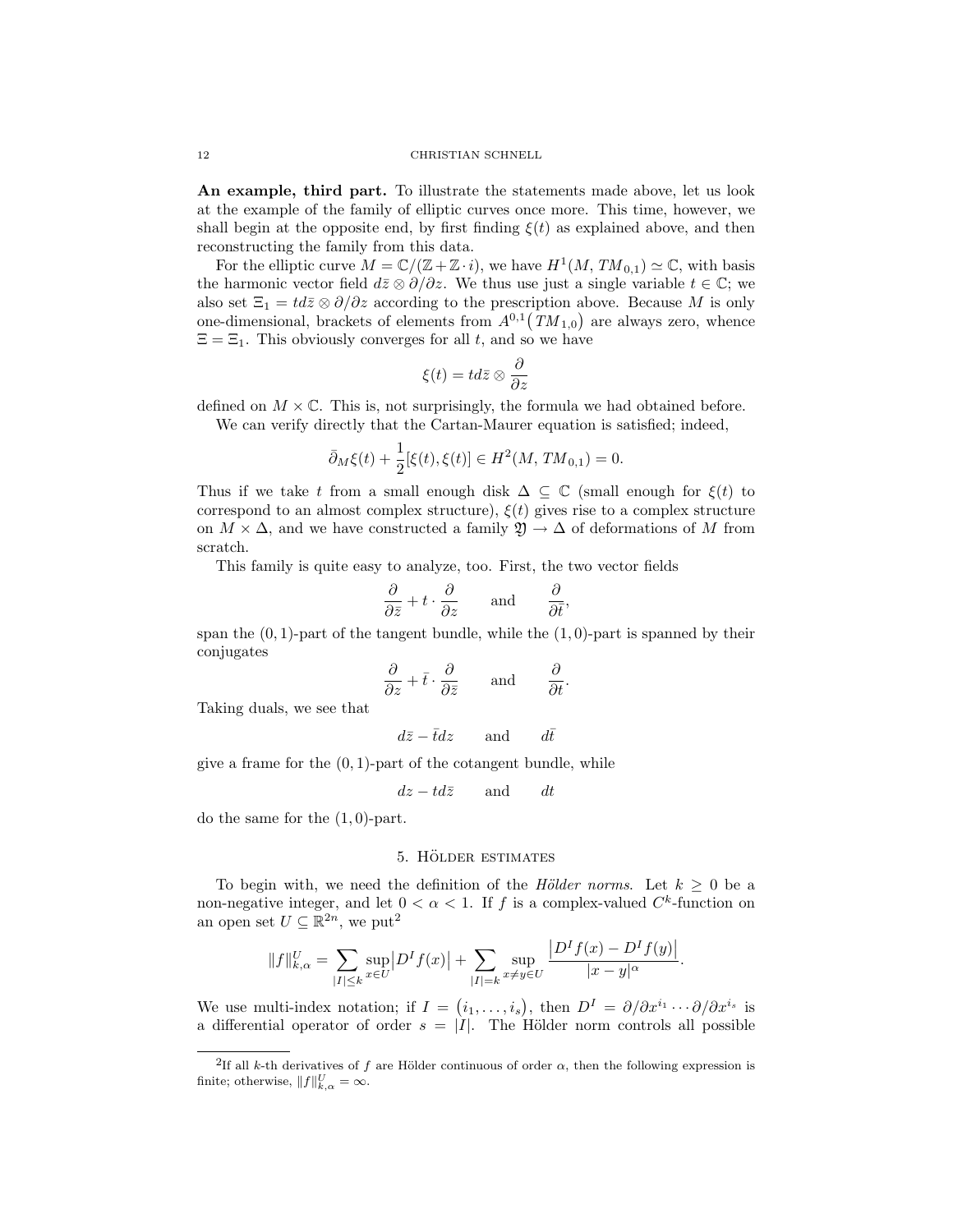derivatives  $D^{I} f(x)$  up to order k; it also contains a Lipschitz-type condition on the  $k$ -th derivatives. It is a standard fact that the space

$$
C^{k,\alpha}(U) = \left\{ f \in C^k(U) \mid ||f||_{k,\alpha}^U < \infty \right\}
$$

forms a Banach space with respect to the above norm.

By using local trivializations, we can also define the Hölder norm of a bundlevalued form  $\psi \in A^{0,q}(TM_{1,0})$  over the compact complex manifold M. Let U be a finite open cover of M by coordinate polydisks  $U \in \mathcal{U}$ . Let local holomorphic coordinates on U be  $z_U^1, \ldots, z_U^n$ ; these give rise to real coordinates  $x_U^1, \ldots, x_U^{2n}$  by

$$
z_U^j = x_U^{2j-1} + ix_U^{2j}.
$$

In each of these sets of local coordinates, write

$$
\psi = \sum_{j,v} h_{j,U}^v(x) \, d\bar{z}_U^j \otimes \frac{\partial}{\partial z_U^v}
$$

with certain functions  $h_{j,U}^v(x)$ . Then let

$$
\|\psi\|_{k,\alpha} = \max_{U \in \mathcal{U}} \max_{j,v} \|h_{j,U}^v\|_{k,\alpha}^U.
$$

This definition obviously depends on the choice of  $U$  and the local coordinates; to avoid ambiguities, we shall *choose once and for all* an open cover of  $M$ , together with local holomorphic coordinates. With respect to this data, the space of  $C^k$ sections of  $\mathcal{A}^{0,q}(TM_{1,0})$  for which the Hölder norm is finite shall be denoted by  $A_{k,\alpha}^{0,q}(TM_{1,0});$  as before, it forms a Banach space.

Using the same coordinate systems, we also define the *uniform norm* of a continuous section  $\psi$  of the bundle  $\mathcal{A}^{0,q}(TM_{1,0}),$ 

$$
\|\psi\|_{0} = \max_{U \in \mathcal{U}} \max_{j,v} \sup_{x \in U} |h^{v}_{j,U}(x)|.
$$

Obviously, one has

$$
\|\psi\|_0 \le \|\psi\|_{k,\alpha}
$$

whenever  $\psi \in A_{k,\alpha}^{0,q}(TM_{1,0}).$ 

Estimates. In order to prove the convergence of the power series Ξ constructed in Section 4, we will need to have bounds for its homogeneous parts  $\Xi_s$ . The necessary estimates for the operators that appear in the construction  $(\bar{\partial}^*, \Box, \text{etc.})$ are collected in this section.

To begin with, there is a positive constant  $C_0$ , such that the inequality

$$
(1) \qquad \qquad (\psi, \phi) \le C_0 \|\psi\|_0 \|\phi\|_0
$$

holds for all continuous sections  $\psi$  and  $\phi$  of  $\mathcal{A}^{0,q}(TM_{1,0})$ . The inequality is easily proved by writing both sides down in local coordinates; the constant  $C_0$  depends on the Hermitian metric for  $TM_{0,1}$ , as well as on the local coordinates  $z_U^j$  that we had chosen above.

There is also a very general Hölder estimate for elliptic operators. While not easy to prove, this is a standard result in the theory of partial differential equations.

**Theorem 5.** Let  $L = L_d + L_{d-1} + \cdots + L_0$  be a pseudo-differential operator of order d, acting on sections of a vector bundle  $E \to M$ , and whose principal part  $L_d$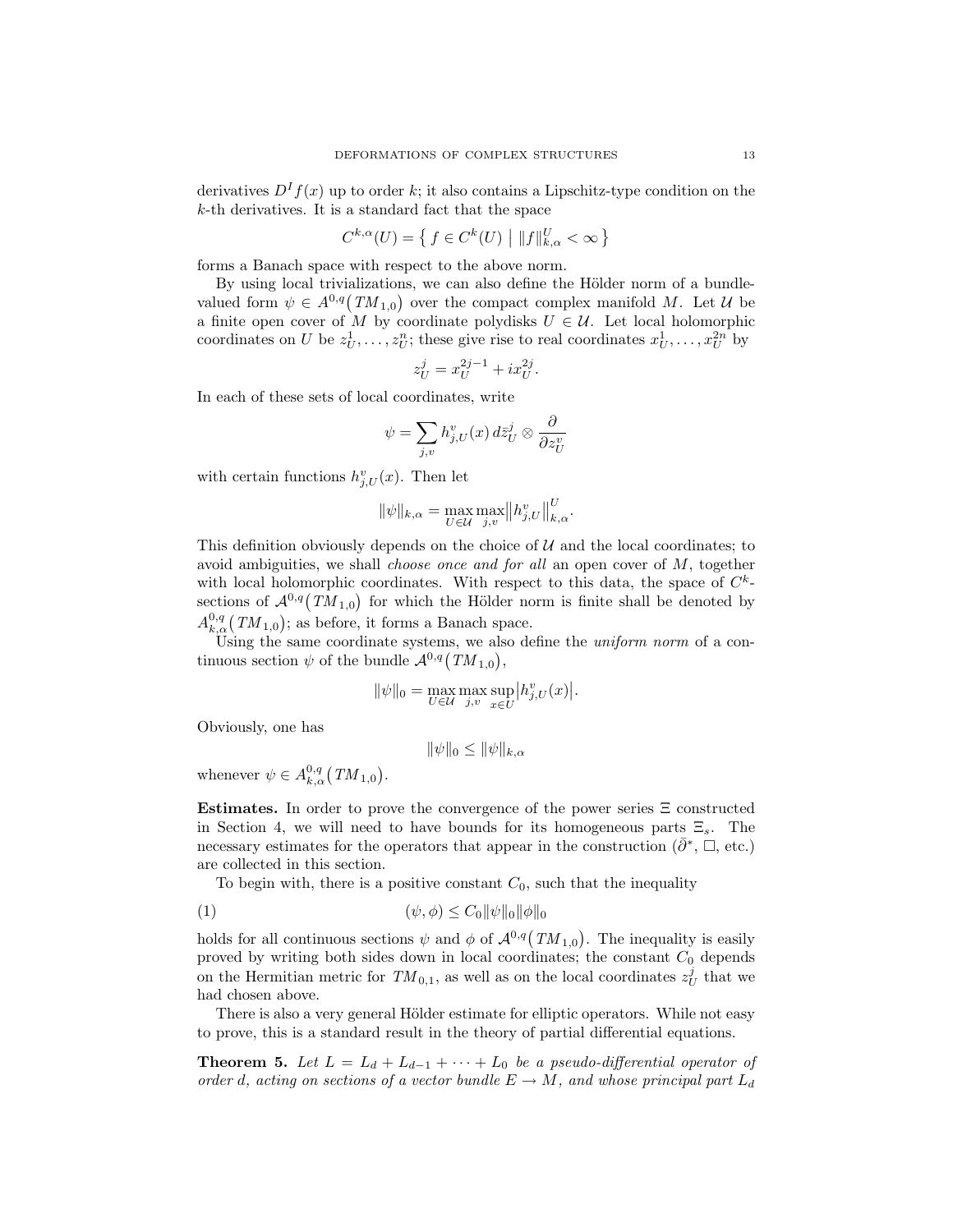is elliptic. Then there is a positive constant C, depending only on k,  $\alpha$ , and, for each i, on the  $C^{k+1+d-i}$ -norm of the coefficients of  $L_i$ , such that the estimate

$$
||u||_{k+d,\alpha} \leq C \cdot \left( ||Lu||_{k,\alpha} + ||u||_{0,\alpha} \right)
$$

is true for every section u of E.

An example of this situation is given by the Laplacian  $\Box$  on sections of the bundle  $\mathcal{A}^{0,q}(TM_{1,0});$  it is a second-order elliptic operator.

The usefulness of the Hölder norms for our particular convergence problem lies in the following four estimates. There are constants  $C_1, \ldots, C_4$ , depending on k,  $\alpha$ , and q (and the choices made above), such that for all  $\psi, \phi \in A_{k,\alpha}^{0,q}(TM_{1,0}),$  we  $\mbox{have}^3$ 

(2a) 
$$
\|\psi\|_{k,\alpha} \leq C_1 \left( \|\Box \psi\|_{k-2,\alpha} + \|\psi\|_{0,\alpha} \right)
$$

(2b) 
$$
\|\bar{\partial}^*\psi\|_{k,\alpha} \leq C_2 \|\psi\|_{k+1,\alpha}
$$

(2c) 
$$
\|[\psi,\phi]\|_{k,\alpha} \leq C_3 \|\psi\|_{k+1,\alpha} \|\phi\|_{k+1,\alpha}
$$

(2d) 
$$
||G\psi||_{k,\alpha} \leq C_4 ||\psi||_{k-2,\alpha}.
$$

The first inequality is an immediate consequence of Theorem 5, applied to the elliptic operator  $\Box$ . The second and third inequalities, on the other hand, are quite easy to get from the definition of the Hölder norms; they simply express the fact that when computing  $\partial^*\psi$  or  $[\psi, \phi]$ , we have to differentiate once, and therefore a Hölder norm of weight one higher than the original one has to come in.

Here is how to deduce the fourth inequality from the first one. We begin by showing that, for a suitable constant  $C_5$ , one has

$$
||H\psi||_{l,\alpha} \leq C_5 ||\psi||_{0,\alpha}
$$

whenever  $l \geq 2$ . This is a standard "compactness" argument. Suppose that no such constant  $C_5$  existed (we shall presently show that this assumption leads to a contradiction); then we would be able to find a sequence  $\psi_n$  with

$$
||H\psi_n||_{l,\alpha} = 1 \quad \text{but} \quad ||\psi_n||_{0,\alpha} \le \frac{1}{n}.
$$

If we set  $\phi_n = H\psi_n$ , we thus have  $\|\phi_n\|_{l,\alpha} = 1$ . The definition of the Hölder norm then implies that in the local coordinates chosen above, all derivatives up to order l of any coefficient of  $\phi_n$  are uniformly bounded and equicontinuous. We may therefore apply the Arzelà-Ascoli theorem, and find a subsequence (still denoted by  $\phi_n$ ) that converges in the C<sup>l</sup>-norm to some C<sup>l</sup>-section  $\phi$  of  $\mathcal{A}^{0,q}(TM_{1,0})$ ; in particular, we get

$$
\lim_{n \to \infty} ||H\psi_n - \phi||_{0,\alpha} = 0.
$$

From this, we can deduce that  $\phi \neq 0$ . For, applying the estimate (2a) to the section  $H\psi_n$ , and noting that  $\Box \circ H = 0$ , we get

$$
1 = ||H\psi_n||_{l,\alpha} \le C_1 ||H\psi_n||_{0,\alpha}.
$$

As  $n \to \infty$ , the right-hand side converges to  $C_1 ||\phi||_{0,\alpha}$ , and therefore

$$
\|\phi\|_{0,\alpha} \ge \frac{1}{C_1} > 0.
$$

<sup>&</sup>lt;sup>3</sup>In (2a) one should take  $k \geq 2$ , while (2d) is valid for  $k \geq 4$ .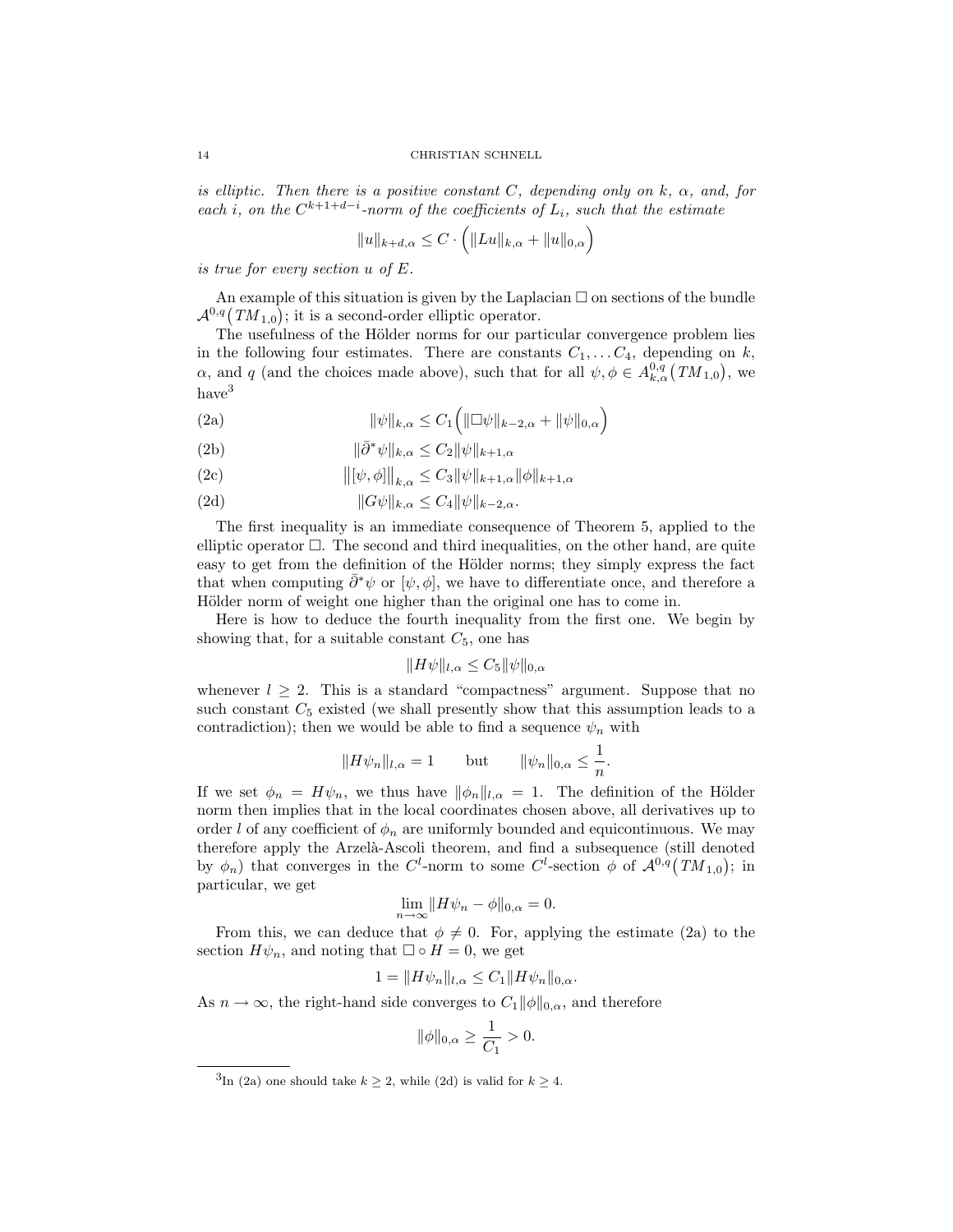On the other hand, we have (using that the inner product is continuous in each factor, because of the estimate (1) above)

$$
(\phi, \phi) = \lim_{n \to \infty} (H\psi_n, H\psi_n) = \lim_{n \to \infty} (H\psi_n, \psi_n) \le ||\phi||_0 \lim_{n \to \infty} \frac{1}{n} = 0
$$

because  $\|\psi_n\|_0 \le \|\psi_n\|_{0,\alpha} \le 1/n$ . Thus  $\phi = 0$ , which is clearly a contradiction. Consequently, there has to be some constant  $C_5$  as claimed.

We now prove (2d), by essentially the same method (assuming, mostly for the sake of convenience, that  $k \geq 4$ ). If we apply the first estimate (2a) to  $G\psi$  and use the Hodge decomposition, we obtain

$$
\|G\psi\|_{k,\alpha} \leq C_1 \Big( \|\Box G\psi\|_{k-2,\alpha} + \|G\psi\|_{0,\alpha} \Big) \leq C_1 \Big( \|\psi\|_{k-2,\alpha} + \|H\psi\|_{k-2,\alpha} + \|G\psi\|_{0,\alpha} \Big) \leq C_1 \Big( \|\psi\|_{k-2,\alpha} + C_5 \|\psi\|_{0,\alpha} + \|G\psi\|_{0,\alpha} \Big) \leq C_1 (1 + C_5) \Big( \|\psi\|_{k-2,\alpha} + \|G\psi\|_{0,\alpha} \Big).
$$

It is thus sufficient to show that for some positive constant  $C_6$ , we have

$$
||G\psi||_{0,\alpha} \leq C_6 ||\psi||_{k-2,\alpha}
$$

for all  $\psi$ . Because  $G \circ H = 0$ , we have  $G\psi = G(\psi - H\psi)$ ; replacing  $\psi$  by  $\psi - H\psi$ , we may assume that  $H\psi = 0$ . With this additional assumption, the inequality is readily proved.

Again, suppose no such constant  $C_6$  existed; we could find a sequence  $\psi_n$  with  $H\psi_n = 0$ , satisfying

$$
||G\psi_n||_{0,\alpha} = 1 \quad \text{but} \quad ||\psi||_{k-2,\alpha} \le \frac{1}{n}.
$$

Setting  $\phi_n = G\psi_n$ , the inequality (3) from above shows that

$$
\|\phi_n\|_{k,\alpha} \le C_1(1+C_5)\left(\frac{1}{n}+1\right) \le 2C_1(1+C_5)
$$

is bounded independently of  $n$ . Applying the Arzelà-Ascoli theorem one more time, we find a subsequence (which we continue to denote by  $\phi_n$ ) that converges in the  $C^k$ -norm to some  $C^k$ -section  $\phi$  of  $\mathcal{A}^{0,q}(TM_{1,0})$ . Thus we have

$$
\|\phi\|_{0,\alpha} = \lim_{n \to \infty} \|G\psi_n\|_{0,\alpha} = 1.
$$

On the other hand, since  $\Box$  involves at most second derivatives,  $\psi_n = \Box G \psi_n$  converges in the  $C^{k-2}$ -norm to  $\Box \phi$ ; the  $C^{k-2}$ -norm of  $\psi_n$  is bounded by  $||\psi_n||_{k-2,\alpha} \le$  $1/n$ , and so  $\Box \phi = 0$ , which means that  $\phi$  is harmonic. But now

$$
(\phi, \phi) = \lim_{n \to \infty} (\phi_n, \phi) = \lim_{n \to \infty} (G\psi_n, \phi) = 0
$$

because each  $G\psi_n$  is orthogonal to the harmonic space. Thus  $\phi = 0$ , which is clearly in contradiction to the equality  $\|\phi\|_{0,\alpha} = 1$  above. It follows that there has to be some constant  $C_6$  as claimed, and this ends the proof of the fourth estimate (2d).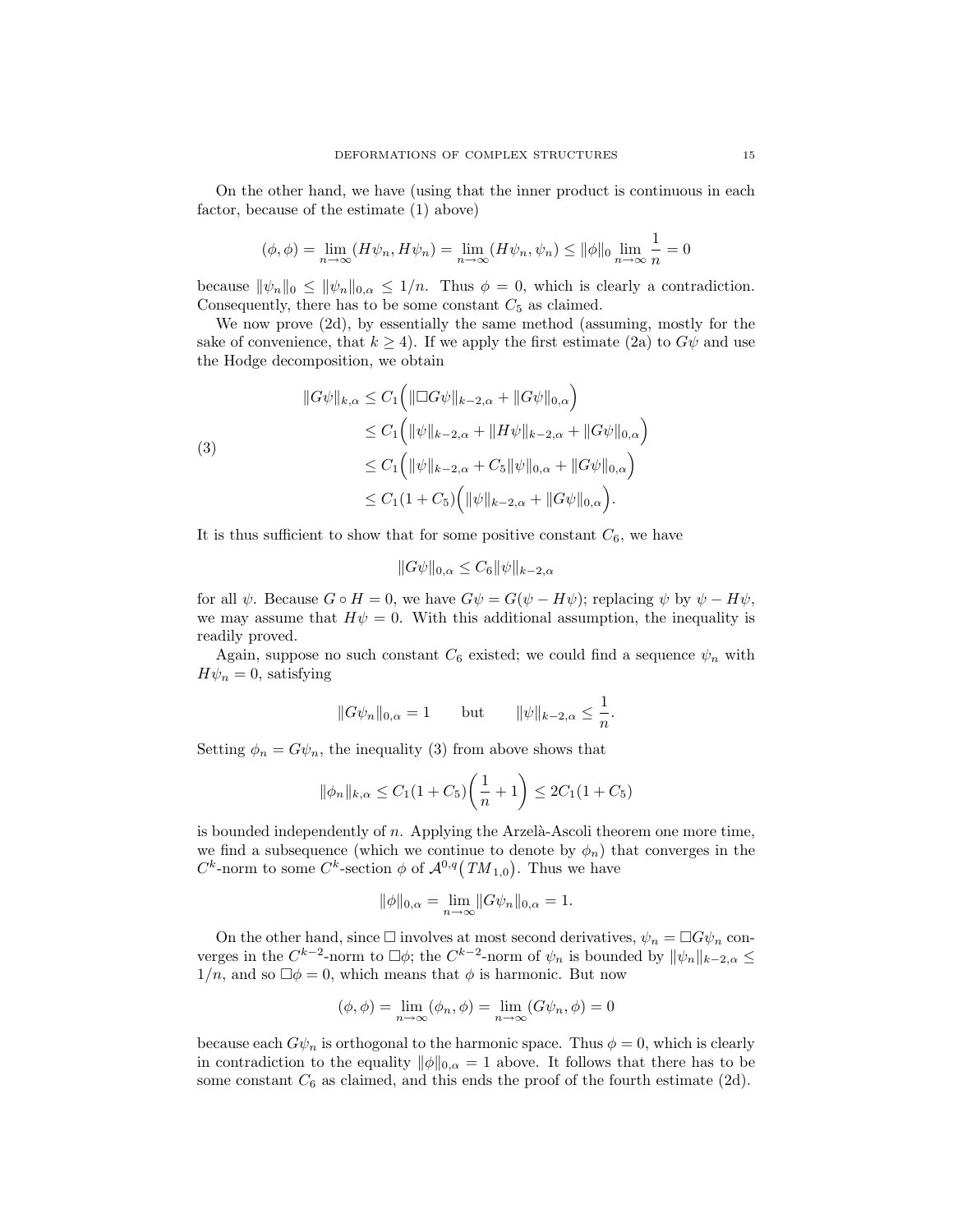#### 16 CHRISTIAN SCHNELL

### 6. Proof of Lemma 5.1

Using the estimates from the previous section, we shall now prove that the power series  $\Xi$  is convergent.  $\Xi$  has coefficients in  $A^{0,1}(TM_{1,0}),$  and convergence can only mean absolute convergence with respect to a norm; we shall use the Hölder norm of weight  $(k, \alpha)$ , for  $k \geq 3$ . Here the following notation will be convenient.

Notation. If  $\Psi$  is a formal power series (or a formal polynomial) in the variables  $t = (t_1, \ldots, t_m)$ , with coefficients in  $A_{k,\alpha}^{0,q}(TM_{1,0})$ , say  $\Psi = \sum_I \psi_I t^I$ , with all  $\psi_I \in A^{0,q}_{k,\alpha}(TM_{1,0}),$  we shall write  $\|\Psi\|_{k,\alpha}$  for the series obtained by taking termwise norms,

$$
\|\Psi\|_{k,\alpha} = \sum_{I} \|\psi_I\|_{k,\alpha} t^I.
$$

Thus  $\|\Psi\|_{k,\alpha}$  is an element of  $\mathbb{R}[[t_1,\ldots,t_m]].$ <br>Secondly, if  $a = \sum_I a_I t^I$  and  $b = \sum_I b_I t^I$  are two real power series (or polynomials), we shall write

$$
a(t) \ll b(t)
$$
 or  $a \ll b$ 

to express that each coefficient  $a<sub>I</sub>$  of a is less or equal to the corresponding coefficient  $b_I$  of  $b$ .

**Estimates.** Using the notation just introduced, we can recast the Hölder estimates from the previous section into a very convenient form: With the same constants  $C_1, \ldots, C_4$  as before, every two formal power series  $\Psi$  and  $\Phi$  with coefficients in  $A_{k,\alpha}^{0,q}(TM_{1,0})$  satisfy the inequalities

(4a) 
$$
\|\Psi\|_{k,\alpha} \ll C_1 \left( \|\Box \Psi\|_{k-2,\alpha} + \|\Psi\|_{0,\alpha} \right)
$$

(4b) 
$$
\|\bar{\partial}^* \Psi\|_{k,\alpha} \ll C_2 \|\Psi\|_{k+1,\alpha}
$$

(4c) 
$$
\|[\Psi,\Phi]\|_{k,\alpha} \ll C_3 \|\Psi\|_{k+1,\alpha} \|\Phi\|_{k+1,\alpha}
$$

(4d) 
$$
||G\Psi||_{k,\alpha} \ll C_4 ||\Psi||_{k-2,\alpha}.
$$

Each of these is now a statement about a term-by-term inequality of two real power series. The proofs of the first three are quite trivial, and consist in simply applying the old estimates to each term of the series. Here is how to prove the fourth one. Say  $\Psi = \sum_I \psi_I t^I$  and  $\Phi = \sum_J \phi_J t^J$ ; then as formal power series,

$$
[\Psi,\Phi]=\sum_K\sum_{I+J=K}[\psi_I,\phi_J]t^K,
$$

and therefore

$$
\left\| [\Psi, \Phi] \right\|_{k, \alpha} = \sum_{K} \sum_{I + J = K} \left\| [\psi_I, \phi_J] \right\|_{k, \alpha} t^K.
$$

Our original estimate (2d) now gives  $\left\|\left[\psi_I, \phi_J\right]\right\|_{k,\alpha} \leq C_4 \|\psi_I\|_{k+1,\alpha} \|\phi_J\|_{k+1,\alpha}$ , and thus we have the term-by-term inequality

$$
\left\| [\Psi, \Phi] \right\|_{k, \alpha} \ll C_4 \sum_{K} \sum_{I + J = K} \|\psi_I\|_{k+1, \alpha} \|\phi_J\|_{k+1, \alpha} t^K = C_4 \|\Psi\|_{k+1, \alpha} \|\Phi\|_{k+1, \alpha}.
$$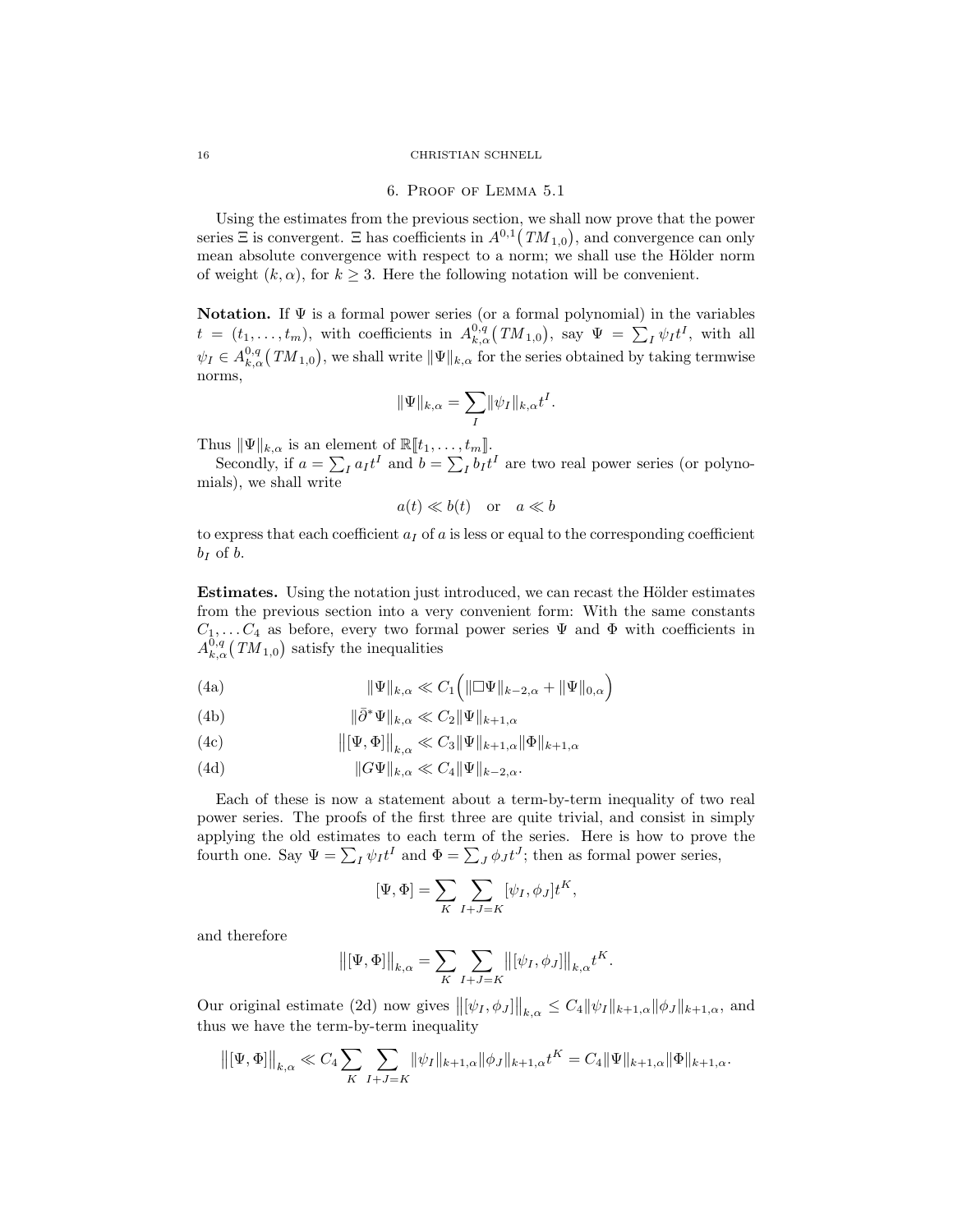**Convergence.** If a formal series  $\Psi = \sum_s \Psi_s$  with coefficients of class  $C^{k,\alpha}$  is such that the real power series  $\|\Psi\|_{k,\alpha}$  is convergent for all  $|t| < \varepsilon$ , then it gives rise to  $C^{k,\alpha}$ -section  $\psi(t)$  of  $pr_M^*\mathcal{A}^{0,q}(TM_{1,0})$  over  $M \times \Delta(\varepsilon)$ , as follows. Write  $\psi_s(t)$  for the section defined by the formal polynomial  $\Psi_s$ ; of course,  $\psi_s(t)$  is defined for all t, of class  $C^{k,\alpha}$  in all variables, and holomorphic in t. The limit

$$
\psi(t) = \lim_{S \to \infty} \sum_{s=1}^{S} \psi_s(t)
$$

now exists in the Banach space  $A_{k,\alpha}^{0,q}(TM_{1,0})$ ; moreover, it exists uniformly in t, as can be seen easily from the convergence of the real power series  $\|\Psi\|_{k,\alpha}$ . This means that  $\psi(t)$  is of class  $C^{k,\alpha}$ . Moreover,  $\psi(t)$  is holomorphic in t, because it is the uniform limit of sections that depend polynomially on t.

Our strategy for proving the convergence of the series Ξ should now be clear find a real power series A that converges for  $|t| < \varepsilon$ , and that dominates  $\Xi$  termwise,

$$
\|\Xi\|_{k,\alpha}\ll A.
$$

Then  $\Xi$  itself will converge to a  $C^{k,\alpha}$ -section of  $pr_M^*{\cal A}^{0,q}(TM_{1,0})$  on  $M\times\Delta(\varepsilon)$ .

Proof of convergence in the Hölder norm. We finally prove the convergence of the power series Ξ. Fix  $k \geq 3$  and  $0 < \alpha < 1$ . We shall construct a suitable power series

$$
A = \sum_{s=1}^{\infty} A_s \in \mathbb{R}[\![t_1, \ldots, t_m]\!]
$$

where each  $A_s$  is a homogeneous polynomial of degree  $s$ , such that

$$
\|\Xi\|_{k,\alpha}\ll A.
$$

To see how to choose  $A$ , we use the Hölder estimates. From the construction of Ξ, we have

$$
\Xi_s = \frac{1}{2} \sum_{i=1}^{s-1} \bar{\partial}^* G[\Xi_i, \Xi_{s-i}];
$$

to estimate the Hölder norm of  $\Xi_s$ , we first look at the individual terms in the sum. Applying (4b) and (4d), we find that

$$
\left\|\bar{\partial}^* G[\Xi_i, \Xi_{s-i}]\right\|_{k,\alpha} \le C_2 \left\|G[\Xi_i, \Xi_{s-i}]\right\|_{k+1,\alpha} \le C_2 C_4 \left\|[\Xi_i, \Xi_{s-i}]\right\|_{k-1,\alpha}.
$$

At the same time, the estimate in (4c) shows that

$$
\left\| [\Xi_i, \Xi_{s-i}] \right\|_{k-1,\alpha} \le C_3 \|\Xi_i\|_{k,\alpha} \|\Xi_{s-i}\|_{k,\alpha}.
$$

We thus get an estimate for the Hölder norm of  $\Xi_s$  as

$$
\|\Xi_s\|_{k,\alpha} \leq \frac{1}{2} \sum_{i=1}^{s-1} \left\|\bar{\partial}^* G[\Xi_i, \Xi_{s-i}]\right\|_{k,\alpha} \leq C \sum_{i=1}^{s-1} \|\Xi_i\|_{k,\alpha} \|\Xi_{s-i}\|_{k,\alpha}
$$

for  $C = C_2C_3C_4/2$ . Thus if  $\|\Xi_i\|_{k,\alpha} \ll A_i$  for all  $i < s$ , then to guarantee that  $\|\Xi_s\|_{k,\alpha} \leq A_s$ , we should have

$$
C\sum_{i=1}^{s-1}A_iA_{s-i} \ll A_s.
$$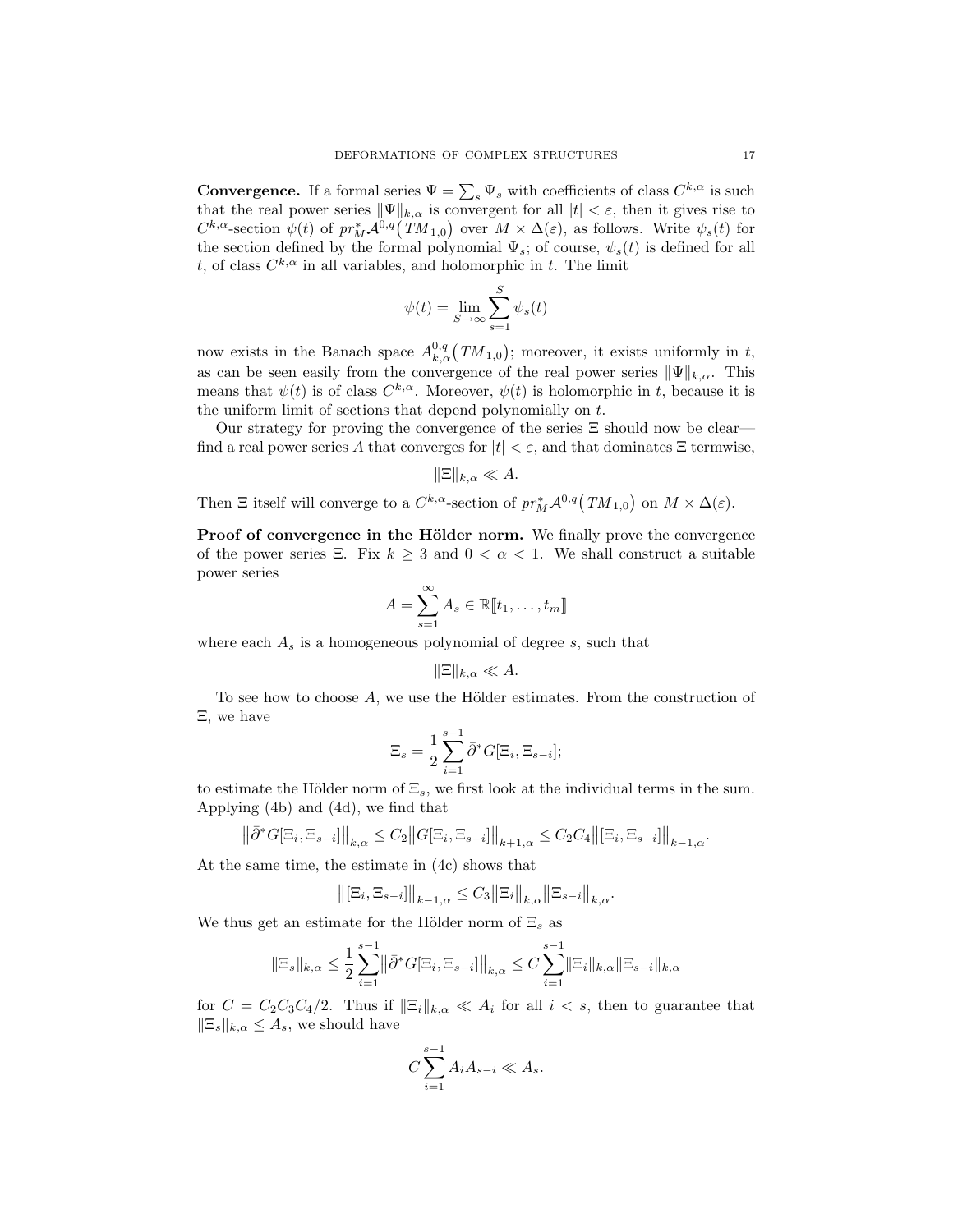This says that the power series A should satisfy the relation

 $C \cdot A^2 \ll A$ .

For this inequality, a series of the form

$$
A = \frac{u}{v} \sum_{s=1}^{\infty} \frac{v^s}{s^2} (t_1 + \dots + t_m)^s
$$

works; here u and v are two positive constants to be chosen later. Indeed,  $A$  satisfies

$$
A^2 \ll \frac{16u}{v} \cdot A.
$$

*Proof.* Clearly  $A = uv^{-1}B(v(t_1 + \cdots + t_m))$ , where  $B(x) = \sum_{s=1}^{\infty} x^s / s^2$  is a power series in one variable. We have

$$
B(x)^{2} = \sum_{i,j=1}^{\infty} \frac{x^{i+j}}{i^{2}j^{2}} = \sum_{s=2}^{\infty} \sum_{i=1}^{s-1} \frac{1}{i^{2}(s-i)^{2}} x^{s},
$$

and the coefficient of  $x^s$  can be estimated as

 $x = 1$ 

$$
\sum_{i=1}^{s-1} \frac{1}{i^2(s-i)^2} \le \frac{1}{(s/2)^4} + 2 \sum_{i < s/2} \frac{1}{i^2(s-i)^2} \le \frac{1}{(s/2)^4} + \frac{2}{(s/2)^2} \sum_{i < s/2} \frac{1}{i^2}
$$
\n
$$
\le \frac{8}{s^2} \sum_{i < s/2+1} \frac{1}{i^2} \le \frac{8}{s^2} \sum_{i=1}^{\infty} \frac{1}{i^2} = \frac{8}{s^2} \frac{\pi^2}{6} \le \frac{16}{s^2}.
$$

Thus we see that  $B(x)^2 \ll 16B(x)$ , and this implies the inequality for A.

Since  $\Xi_1 = \beta_1 t_1 + \cdots + \beta_m t_m$ , while  $A_1 = u(t_1 + \cdots + t_m)$ , we should let

$$
u=\max_i \lVert \beta_i \rVert_{k,\alpha}
$$

to insure that  $\|\Xi_1\|_{k,\alpha} \ll A_1$ . Secondly, we need to have  $16u/v = 1/C$ , and thus we put

$$
v = 16u \cdot C.
$$

With these choices,  $\|\Xi\|_{k,\alpha} \ll A$  is true. Now the series for  $B(x)$  has radius of convergence 1; thus A converges uniformly for

$$
|t_1+\cdots+t_m|<\frac{1}{v},
$$

and thus for  $|t| < \varepsilon_k = 1/(\sqrt{m} \cdot v)$ . (Since the constant C really depends on k, the same is true for the quantity  $\varepsilon_k$ .) The series  $\Xi$  therefore converges absolutely and uniformly on the same domain, and thus defines a  $C^{k,\alpha}$ -section  $\xi(t)$  of  $pr_M^* {\cal A}^{0,1} (TM_{1,0})$  over  $M \times \Delta(\varepsilon_k)$ .

**Smoothness of**  $\xi(t)$ . Unfortunately, the argument above is not sufficient to prove smoothness of  $\xi(t)$ , because it only guarantees that  $\xi(t)$  is  $C^{k,\alpha}$  for  $|t| < \varepsilon_k$ , whereas, most unfortunately,  $\varepsilon_k$  tends to zero as  $k \to \infty$ . A different argument is needed. What rescues us this time is again the fact that  $\square$  is an elliptic operator.

From

$$
\Xi = \Xi_1 - \frac{1}{2}\bar{\partial}^* G[\Xi, \Xi]
$$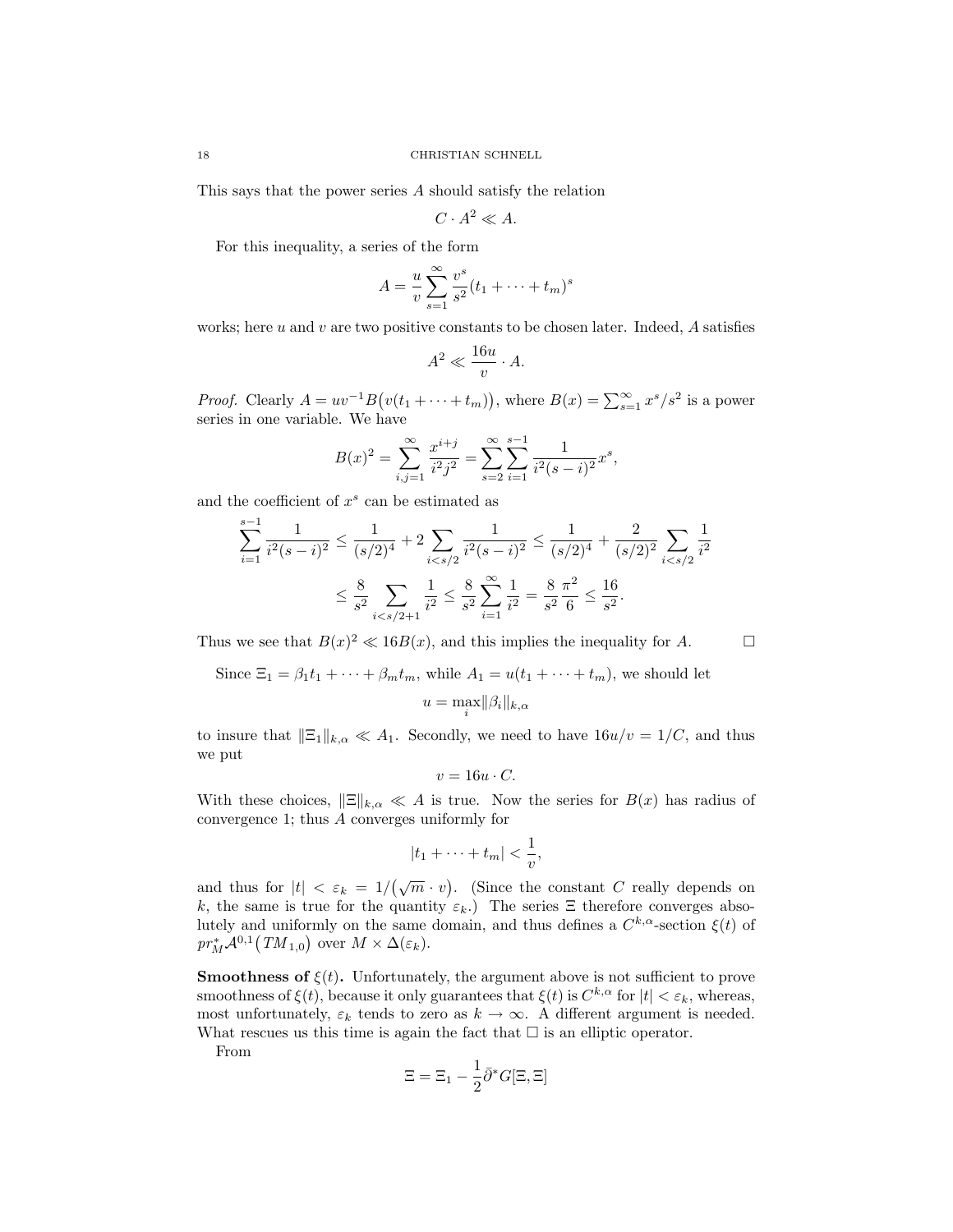and the fact that  $\Xi_1$  is harmonic, we obtain  $\bar{\partial}$ <sup>∗</sup> $\Xi = 0$ . Thus

$$
\Box \Xi = \bar{\partial}^* \bar{\partial} \Xi = -\frac{1}{2} \bar{\partial}^* \bar{\partial} \bar{\partial}^* G[\Xi, \Xi] = -\frac{1}{2} \bar{\partial}^* \Box G[\Xi, \Xi].
$$

Now  $\Box G[\Xi,\Xi]=[\Xi,\Xi]-H[\Xi,\Xi]$ , and since  $\bar{\partial}^*H=0$ , we find

$$
\Box \Xi = -\frac{1}{2}\bar{\partial}^*[\Xi, \Xi].
$$

Since this equation involves at most second derivatives, it is also true for  $\xi(t)$ , provided  $|t| < \varepsilon_3$  (we had assumed  $k \geq 3$  above), and so

$$
\Box_M \xi(t) = -\frac{1}{2} \bar{\partial}^*[\xi(t), \xi(t)].
$$

On the other hand,  $\xi(t)$  is holomorphic in t, being the limit of a power series, and therefore  $\xi(t)$  is a solution to the partial differential equation

$$
\left(-\sum_{i} \frac{\partial^2}{\partial t_i \partial \bar{t}_i} + \Box_M\right) \xi(t) + \frac{1}{2} \bar{\partial}^*[\xi(t), \xi(t)] = 0
$$

on  $M \times \Delta(\varepsilon)$  for small enough  $\varepsilon > 0$ .

The second-order operator

$$
E = -\sum_{i} \frac{\partial^2}{\partial t_i \partial \bar{t}_i} + \Box_M
$$

occurring in this PDE is elliptic, and even though the equation is not linear, this elliptic term is strong enough to allow us to prove the smoothness of  $\xi(t)$ . The reasoning goes like this. Write the equation in the form

$$
E\xi(t) = -\frac{1}{2}\bar{\partial}^*[\xi(t), \xi(t)],
$$

and consider the right-hand side in local coordinates, where

$$
\xi(t) = \sum_{i,u} h_i^u(z,t) d\bar{z}^i \otimes \frac{\partial}{\partial z^u}.
$$

Since  $\bar{\partial}^*$  and  $[-, \_]$  both involve one differentiation, the terms on the right-hand side that depend on  $\xi(t)$  are of the form

$$
h_i^u\cdot \frac{\partial^2 h_j^v}{\partial z^a\partial \bar{z}^b},\qquad h_i^u\cdot \frac{\partial h_j^v}{\partial z^a},\qquad h_i^u\cdot \frac{\partial h_j^v}{\partial \bar{z}^b}.
$$

If we take all terms that involve second derivatives of  $\xi(t)$ , and combine them with the second-order operator  $E$  on the left-hand side, we thus arrive at an equation that may be written

$$
L\xi(t) = R\xi(t),
$$

where  $L$  is a second-order operator of the form

$$
L = E + D_{\xi},
$$

with  $D_{\xi}$  of second order, having coefficients that depend linearly on  $\xi(t)$ . Also, R involves at most first derivatives of  $\xi(t)$ . Now, since  $\xi(0) = 0$ , we may choose  $\varepsilon > 0$ so small that the contribution of  $D_{\xi}$  to L is negligible compared to that of E; then L is still elliptic. Fix such a choice of  $\varepsilon$ , and consider  $\xi(t)$  over  $M \times \Delta(\varepsilon)$  from now on.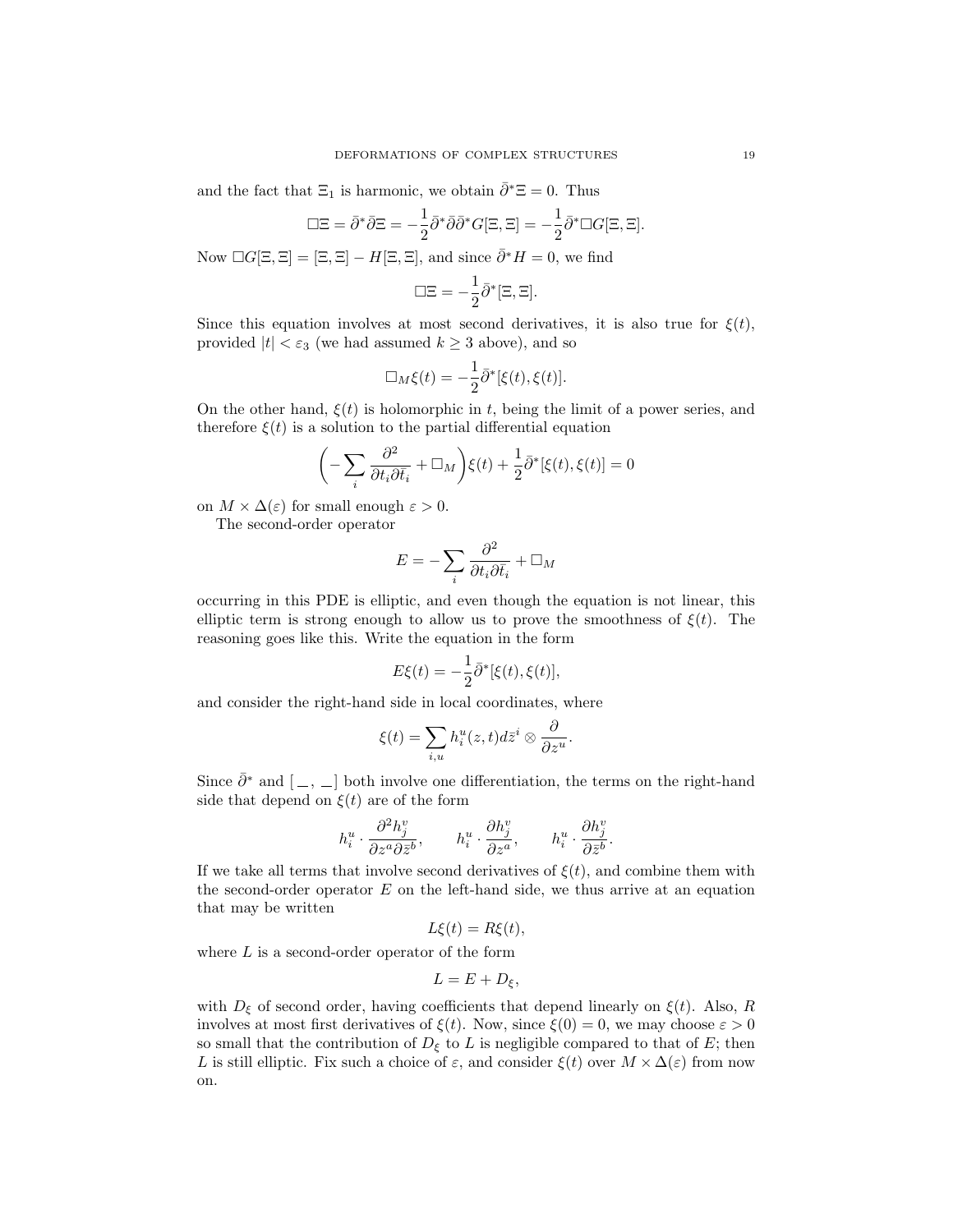We can then show smoothness of  $\xi(t)$  by induction. Suppose we have already established that  $\xi(t)$  is of class  $C^{k,\alpha}$ . Then  $R\xi(t)$  is of class  $C^{k-1,\alpha}$ , and the coefficients of L are at least  $C^k$ . We can therefore apply the general estimate, Theorem 5, to obtain that

$$
\|\xi(t)\|_{k+1,\alpha} \leq C \cdot \left( \|L\xi(t)\|_{k-1,\alpha} + \|\xi(t)\|_{0,\alpha} \right) = C \cdot \left( \|R\xi(t)\|_{k-1,\alpha} + \|\xi(t)\|_{0,\alpha} \right)
$$

is bounded. Because of this, one can show (using approximation by smooth sections) that  $\xi(t)$  is actually of class  $C^{k+1,\alpha}$ . By induction,  $\xi(t)$  is thus of class  $C^{\infty}$ . Lemma 5.1 is proved.

7. Proof of Lemma 5.2

Recall that we chose a basis  $\beta_1, \ldots, \beta_m \in \mathcal{H}^{0,1}(TM_{1,0})$  of the space of harmonic forms, and then defined  $\Xi = \sum_{s=1}^{\infty} \Xi_s$  by the recursive conditions

$$
\Xi_1 = \beta_1 t_1 + \dots + \beta_m t_m
$$

and

$$
\Xi_s + \frac{1}{2} \sum_{i=1}^{s-1} \bar{\partial}^* G[\Xi_i, \Xi_{s-i}] = 0.
$$

This was the unique formal solution to the equation

$$
\Xi = \Xi_1 - \frac{1}{2}\bar{\partial}^* G[\Xi, \Xi].
$$

We also showed that this formal series  $\Xi$  converges absolutely and uniformly in every Hölder norm, provided  $|t| < \varepsilon$ , and defines a smooth section  $\xi = \xi(t)$  of the bundle  $pr_M^*{\mathcal A}^{0,1}([TM_{1,0})$  on  $M\times\Delta({\varepsilon}).$ 

We had already convinced ourselves that the condition  $H[\xi, \xi]$  was necessary for the Cartan-Maurer equation to hold. It remains to show the sufficiency of the condition. Thus consider some  $\xi$  with  $H[\xi, \xi] = 0$ . We set

$$
\psi = \bar{\partial}\xi + \frac{1}{2}[\xi, \xi],
$$

and try to show that  $\psi = 0$ .

Since  $\xi = \xi_1 - \frac{1}{2} \bar{\partial}^* G[\xi, \xi]$  by construction, and since  $\xi_1$  is harmonic, we get

$$
\bar{\partial}\xi=-\frac{1}{2}\bar{\partial}\bar{\partial}^*G[\xi,\xi],
$$

and thus

$$
\psi = -\frac{1}{2}\bar{\partial}\bar{\partial}^*G[\xi,\xi] + \frac{1}{2}[\xi,\xi] = \frac{1}{2}\bar{\partial}^*\bar{\partial}G[\xi,\xi] = \frac{1}{2}\bar{\partial}^*G\bar{\partial}[\xi,\xi],
$$

using the decomposition

$$
[\xi,\xi] = H[\xi,\xi] + \Box G[\xi,\xi] = \bar{\partial}^* \bar{\partial} G[\xi,\xi] + \bar{\partial} \bar{\partial}^* G[\xi,\xi].
$$

We can compute  $\bar{\partial}[\xi,\xi]$  from the DGLA identities as

$$
\bar{\partial}[\xi,\xi]=2[\bar{\partial}\xi,\xi]=2[\psi,\xi]-\big[[\xi,\xi],\xi\big]=2[\psi,\xi];
$$

by combining the last and third-to-last equations, we finally obtain

$$
\psi = \bar{\partial}^* G[\psi, \xi].
$$